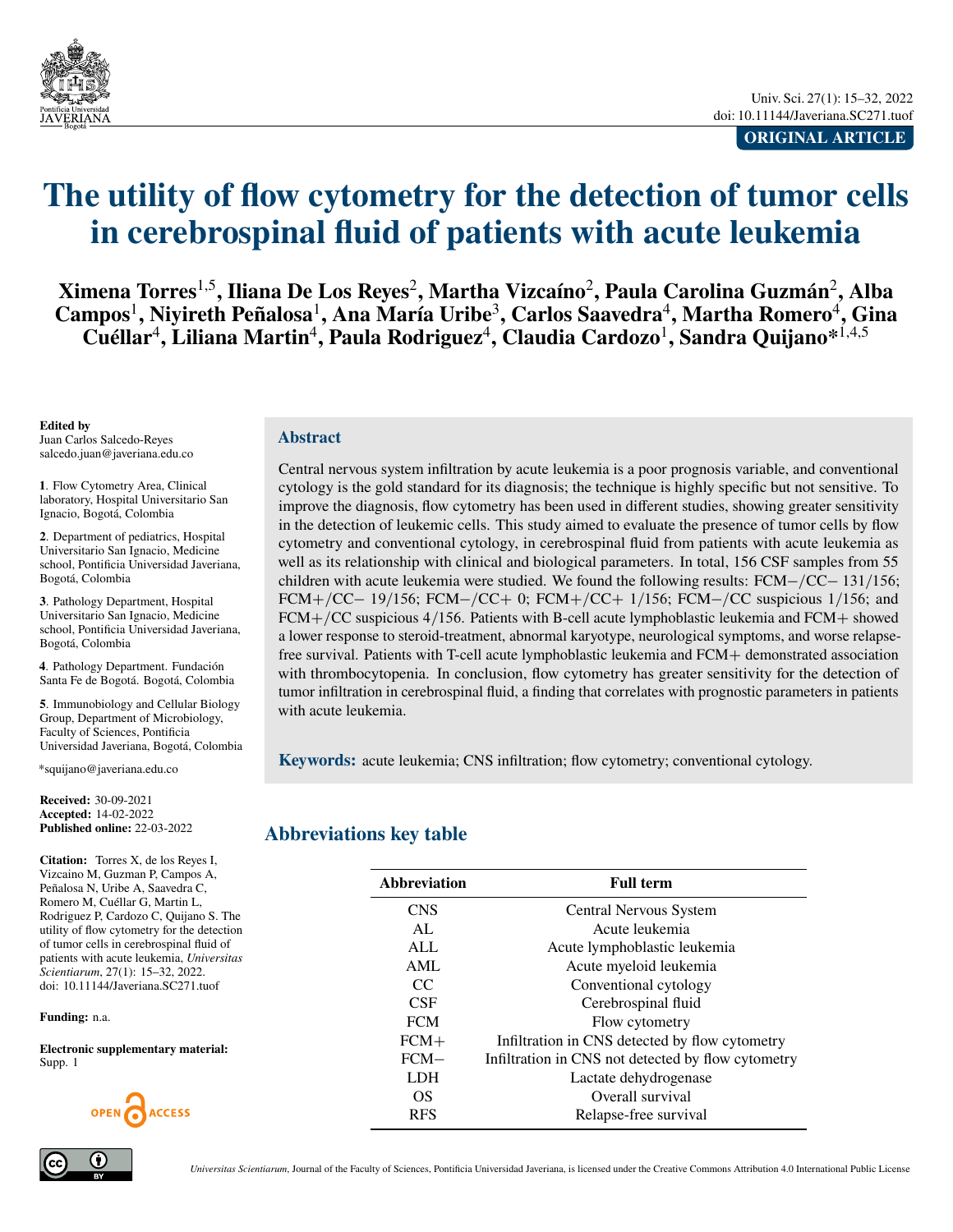# **1. Introduction**

Infiltration of the Central Nervous System (CNS) is associated with a worse prognosis in acute leukemia (AL) [\[1,](#page-9-0) [2\]](#page-9-1). Currently, conventional cytology (CC) of cerebrospinal fluid (CSF) is the gold standard test for the diagnosis of meningeal disease in cases of AL and other hematological neoplasms [\[3,](#page-9-2) [4\]](#page-10-0). However, despite its high specificity, CC has a limited sensitivity, with a false-negative rate from 20 % to 60 % [\[5,](#page-10-1) [6\]](#page-10-2). Recently, flow cytometry (FCM) analysis of CSF was found to be more specific and sensitive for the identification of infiltrating tumor cells, even when they are scarce [\[7,](#page-10-3) [8,](#page-10-4) [9\]](#page-10-5). The detection of tumor cells in the CSF has been associated with clinical and biological variables of poor prognosis and with a better risk group assignment of patients [\[10,](#page-10-6) [11\]](#page-10-7). These data show a clear advantage of FCM over CC for the detection of tumor cells in CSF. In particular, and according to laboratory guidelines from FCM experts, the quality of CSF must be improved with a cell stabilizing agent [\[12\]](#page-11-0).

In Colombia, studies are needed to implement better (highly sensitive and specific) techniques for the early identification of tumor cells in the CNS. This way, a risk group assignment could be established timely to define a better therapeutic approach for improving overall and relapse-free survival of these patients. In this sense, our objective was to show the higher sensitivity of FCM in comparison with CC for the compulsory recommendation of FCM technique for the detection of tumor cells in the CSF in our patients. We compared the results of both techniques, considering parameters in pre-analytical and analytical phases, and we also demonstrate an association between FCM and clinical variables of prognostic impact in children with AL.

# **2. Methods**

## **2.1. Patients and samples**

Between 2008 and 2016, CSF samples from patients < 18 years of age with AL, assisted at the Hospital Universitario San Ignacio and Hospital Universitario Fundación Santa Fe de Bogotá, were collected. Patients were classified according to the risk classification described in the clinical practice guidelines from Colombia. CSF samples were obtained at diagnosis and during the follow-up after-treatment (on average, three samples per patient). All blood contaminated CSF samples were excluded from the study (traumatic lumbar punction). Parents or guardians signed a written informed consent approved by the Ethics Committees of both healthcare institutions. CSF samples were drawn by lumbar puncture and split into two equal aliquots. One aliquot was used for CC analysis and the other for FCM.

## **2.2. Cytological analysis**

CC was carried out in the pathology laboratory of each institution, and the samples were examined by a cytopathologist. To meet the pre-analytical conditions of CC, CSF samples were kept at 4 °C and processed within the first hour of collection. Concentrated smears of CSF were prepared by Cytospin and stained with haematoxilyn-eosin and/or Giemsa. The finding of at least one immature (high nuclear to cytoplasm ratio and/or presence of nucleolus) cell per 100 fields observed under 100X oil immersion was considered as a positive result [\[4\]](#page-10-0).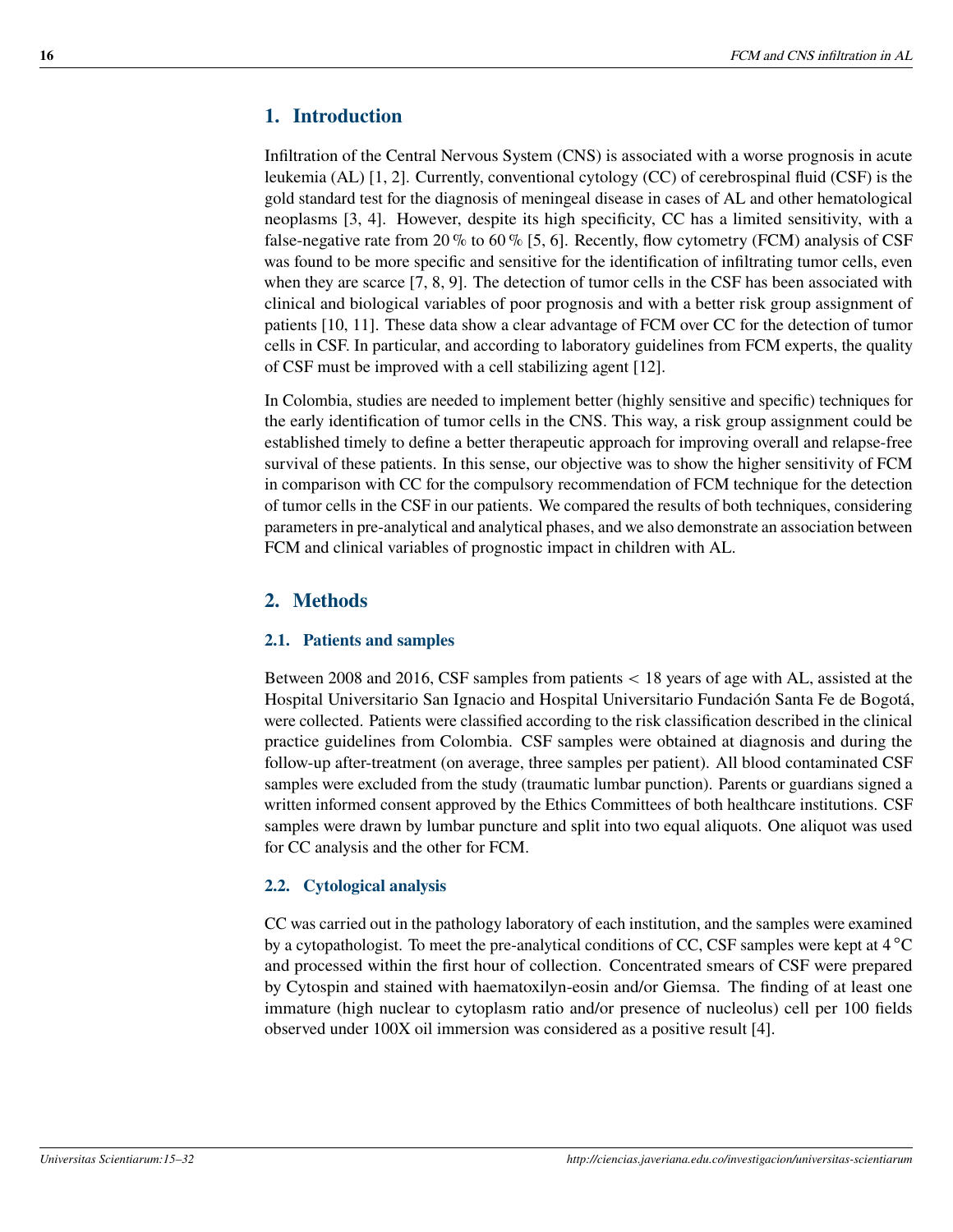#### **2.3. Immunophenotype**

The FCM analysis of CSF was performed according to the protocols described by Kraan and Van Dongen *et al.* [\[13,](#page-11-1) [14\]](#page-11-2). We used multiparametric flow cytometry with 6 and 8 colors guided by the analysis recommendations of Euroflow's Infinicyt<sup>TM</sup> software (Cytognos S.L. Spain). In brief, at the moment of collection, the CSF sample was diluted  $1/10$  with Transfix<sup>TM</sup> (Cytomark) and kept at 4 °C in the dark for 18 hours until analysis [\[12\]](#page-11-0). **Supplementary material Table S1** shows the antibody panel used in accordance with the type of AL. For simultaneous staining of surface and intracellular antigens, fixation and permeabilization were performed according to the kit instructions (IntraStain – Dako, Denmark). To determine the absolute number of cells in the CSF samples, 50 µL fluorescent beads (CytoCount<sup>TM</sup> – DakoCytomation, Denmark) were added. Cells were acquired on a BD FACSCanto II flow cytometer (BD Biosciences).

#### **2.4. Cell populations by FCM**

Debris and artifacts were removed. The groupings of more than 25 events that shared the same forward scatter, side scatter and fluorescence intensity in each immunophenotypic marker analyzed were considered as cell populations. Clusters of less than 10 events were negative. In this case, cells in the CSF were characterized by their forward/scatter properties and fluorescence of lineage markers. Blasts were identified according to expression markers in the bone marrow.

If no tumor infiltration was detected after the analysis, the process was repeated with the same combination of antibodies to increase the assay sensitivity. Absolute cellular numbers by FCM were calculated according to the Current Protocols in Cytometry [\[13\]](#page-11-1).

#### **2.5. Analysis of laboratory and clinical data**

For correlation analysis between clinical variables and FCM findings, patients were divided into two groups, those positive for infiltration detected by  $FCM (FCM+)$  and those negative for infiltration detected by FCM (FCM-).

Clinical data were collected to identify variables associated with higher relapse-risk or death in patients with CNS infiltration: age, gender, diagnosis, cytogenetics findings, peripheral blood leucocyte count at diagnosis, hemoglobin, platelets, lactate dehydrogenase (LDH), neutrophils, extramedullary infiltration, neurologic symptoms, 8-day post-treatment response, complete remission, relapse, and death. The hypothesis predicted a relationship between these variables and patients with  $FCM+$ .

#### **2.6. Statistics**

All statistical analyses were performed using SPSS for Windows (version 20; SPSS, Chicago, IL, USA). Agreement between the techniques was made using the Kappa index and  $\chi^2$ -test. Therefore, Mann-Whitney and Wilcoxon tests were used to compare quantitative variables. Overall survival (OS) and relapse-free survival (RFS) curves were constructed according to the Kaplan-Meier method. Survival curves were compared by the log-rank test.  $FCM+$  and  $FCM-$  patients were compared according to their leukemia phenotype and risk group assignment. RFS was defined as the length of time since the primary treatment until the first event of a therapeutic failure when the disease returned. OS was determined by the condition of the patient, alive or dead, at the moment of reviewing clinical data. Death was considered if it was a death associated with cancer and no other causes.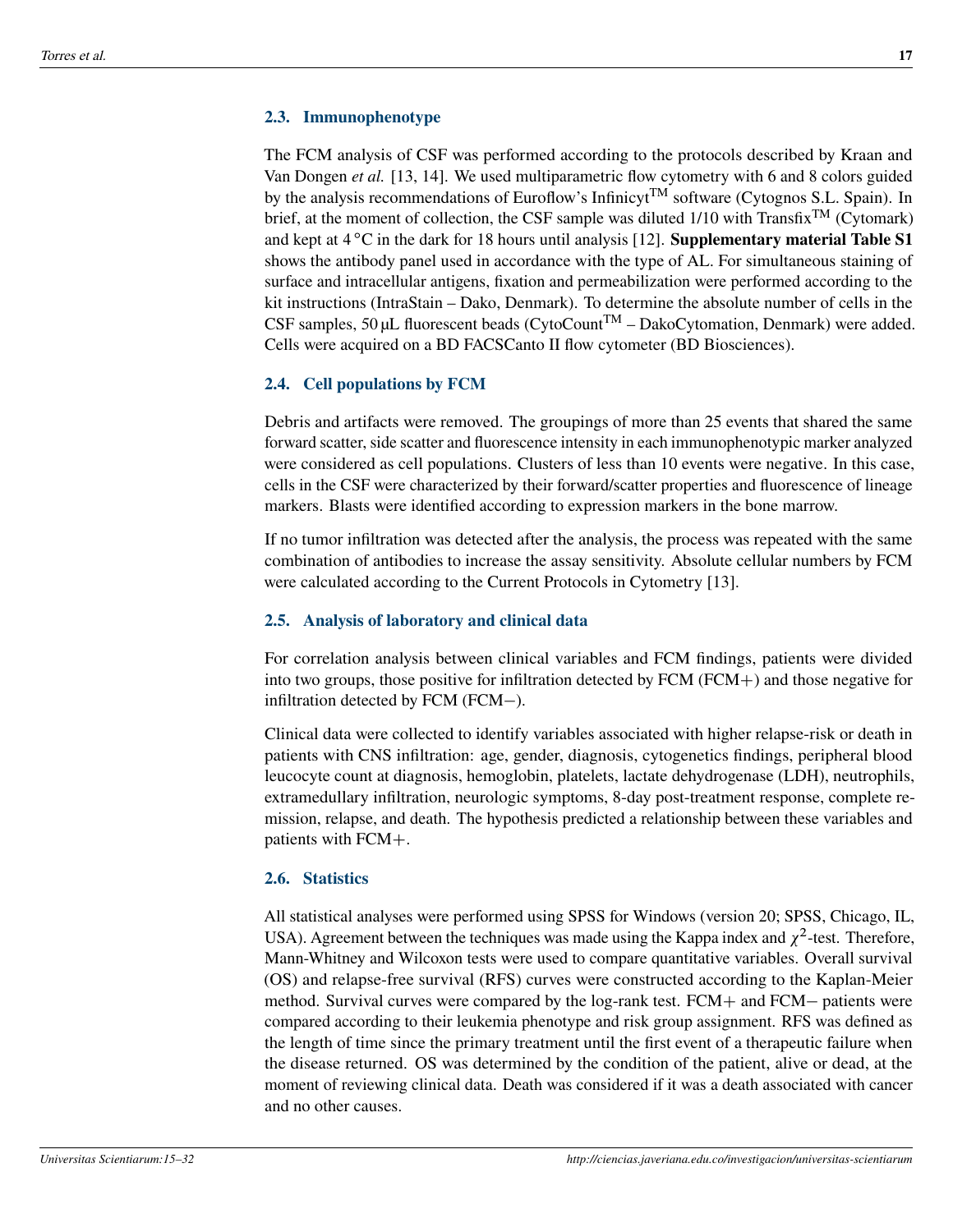Cox regression was made to determine if there was a relationship between OS and RFS, considering the variables of prognostic impact and infiltration in the CNS detected by FCM. According to the Wald test, results of the full models are shown with estimated hazards ratios, confidence interval of 95%, and p-values. Results were considered statistically significant at  $p < 0.05$ .

## **3. Results**

#### **3.1. Samples and patients**

In total, 55 patients were included in the study: 16 females (29 %) and 39 males (71 %). Infiltration of the CNS was analyzed by FCM and CC in all subgroups of patients. At diagnosis, FCM was positive in  $3/37$  (8%) patients with B-cell acute lymphoblastic leukemia (B-cell ALL),  $1/8$ (12 %) with T-cell acute lymphoblastic leukemia (T-cell ALL),  $1/8$  (12 %) with acute myeloid leukemia (AML), and  $1/2$  (50%) with mixed-lineage acute leukemia. During the follow-up, FCM+ results in cases of CNS relapse by acute lymphoblastic leukemia (ALL) were also detected (**Supplementary material Table S2**).

#### **3.2. FCM and CC results**

In total, 156 samples were collected for analysis by FCM and CC, and the results were as follows: 153 FCM-/CC-: 131 (84 %); FCM+/CC-: 19 (12.2 %); FCM-/CC+: 0 (0 %); FCM+/CC+: 1 (0.64 %); FCM-/CC suspicious: 1 (0.64 %); and FCM+/CC suspicious: 4 (2.56 %) (**[Table 1](#page-3-0)**). It is important to highlight that the positive CC result was only observed when FCM identified a high percentage of blasts (98 %; 13.232  $\mu$ L<sup>-1</sup>) in the CSF. The agreement between CC and FCM showed a Kappa index of 0.17, indicating a poor concordance between the two techniques.

#### **3.3. Cell populations detected by FCM**

In this study, cell subsets were detected in sample volumes  $> 1$  mL. In addition to blasts, other cell subsets, such as monocytes, T-cells, B-cells, and neutrophils, were identified in CSF samples. Because most CSF samples corresponded to patients with B-cell ALL, the analysis of cell populations was only performed in this group of patients. It was found that  $FCM +$  patients showed higher absolute counts of T-cells when compared to FCM- patients (**Supplementary material Table S3**).

<span id="page-3-0"></span>**Table 1.** FCM and CC analysis of CSF for the detection of CNS Flow cytometry tumor infiltration in samples of patients with AL  $(n = 156)$ 

|                              | <b>Flow cytometry</b> |                 |              |              |
|------------------------------|-----------------------|-----------------|--------------|--------------|
| <b>Conventional cytology</b> | <b>Positive</b>       | <b>Negative</b> | <b>Total</b> | $p^{\rm a}$  |
| Positive                     |                       |                 |              |              |
| Negative                     | 19                    | 131             | 150          | $\leq 0.001$ |
| Suspicious                   | 4                     |                 |              |              |
| Total                        | 24                    | 132             | 156          |              |

<sup>a</sup> Chi-square test.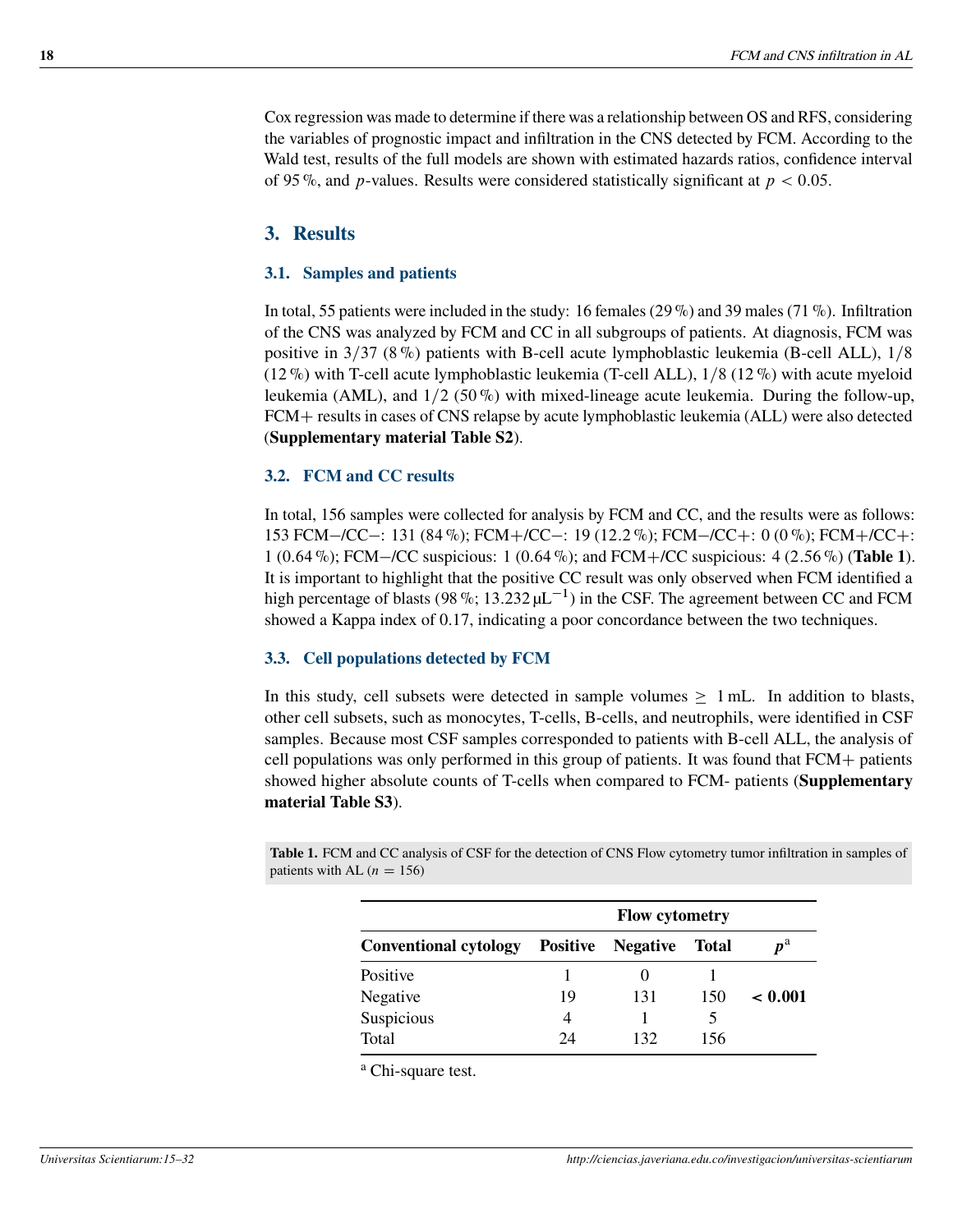#### **3.4. Infiltration detected by FCM and its association with clinical variables**

In the group of patients with B-cell ALL,  $10/37$  were FCM+. The infiltration was associated with clinical factors, such as poor prognosis cytogenetics, risk group stratification, neurological symptoms, and poor response to corticosteroid treatment. They further showed an association with clinical outcomes, such as relapse and death (**[Table 2](#page-5-0)**). The patients were stratified into 3 risk groups: low, intermediate, and high, considering age, white blood cell count, lineage, genetics, molecular and response to day 8, 15 and end of induction [\[15\]](#page-11-3).

In the group of patients with T-cell ALL,  $2/8$  patients showed FCM + results, a finding associated with an increasing trend in thrombocytopenia. There was no association between  $FCM<sub>+</sub>$  and the clinical variables evaluated (**Supplementary material Table S4**). In the cases of patients with AML,  $3/8$  patients were FCM+, but there were no associations between FCM+ and the clinical variables analyzed (**Supplementary material Table S5**).

#### **3.5. Survival analysis**

Since most of our patients corresponded to the B-cell ALL phenotype, we decided to perform survival analyses only in the group of patients diagnosed with B-cell ALL, considering the variable CNS infiltration detected by FCM. The analysis of RFS demonstrated, like the result found in the group of patients with LA, that patients with  $FCM<sub>+</sub>$  had a shorter RFS time than patients with FCM – (**[Figure 1](#page-4-0)**), although the OS curves for both groups of patients were not significantly different (Supplementary material **Figure S1**).

<span id="page-4-0"></span>

**Figure 1.** Relapse-free survival of B-cell ALL patients with (blue line) or without (green line) CNS tumor infiltration detected by FCM. Log-rank test (Mantel-Cox)  $p = 0.03$ .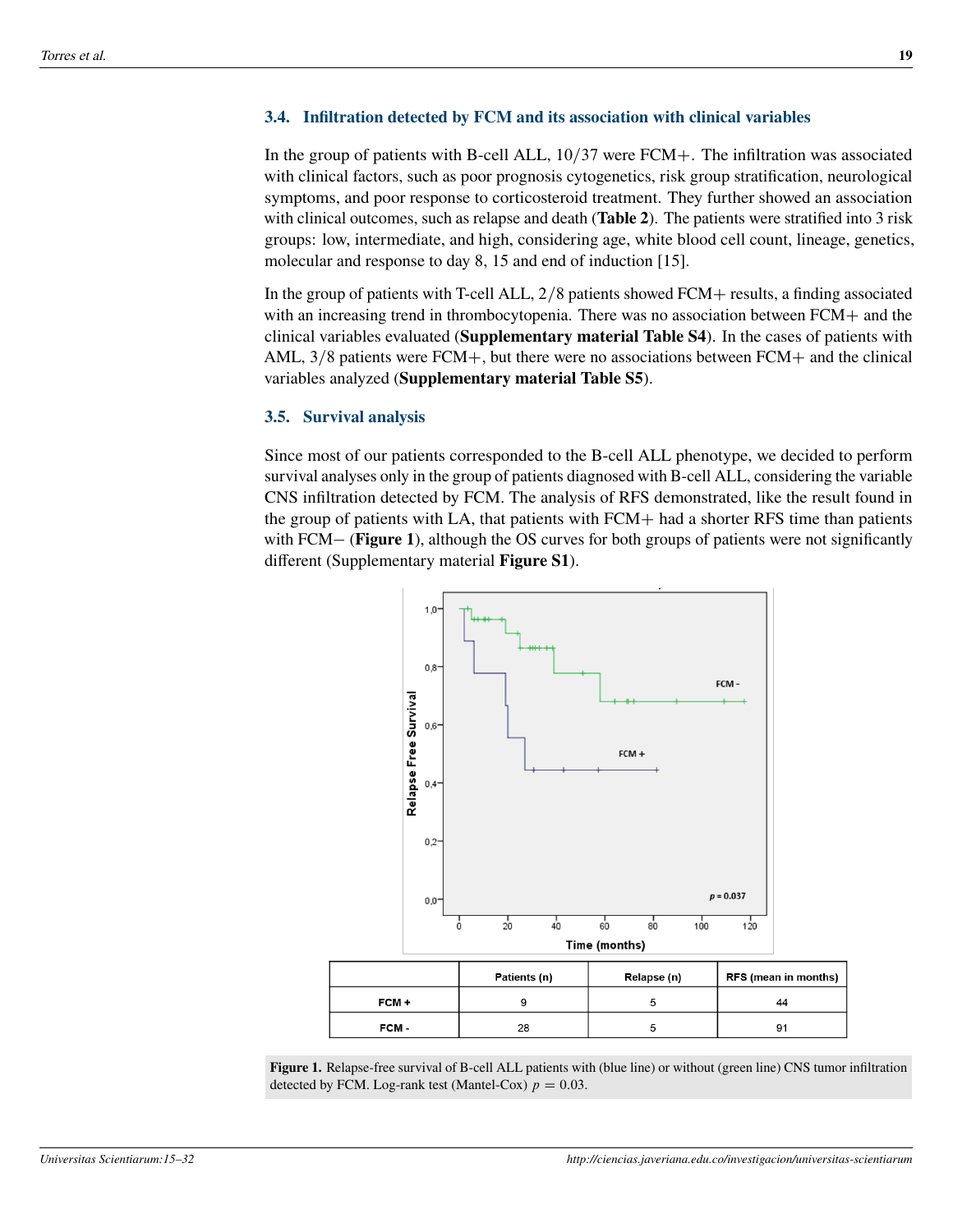Finally, since most of the patients with B-cell ALL were classified as high risk, we decided to perform the outcome analyses only in this group to reach statistical significance. Patients with B-cell ALL and high-risk showed a tendency to relapse faster among patients with  $FCM+$ than patients with FCM (**Supplementary material Figure S2**), and there was no significant difference in OS in these groups (**Supplementary material Figure S3**).

**Table 2.** Prognosis factors in patients with B-cell ALL according to CNS tumor infiltration detected by FCM analysis of CSF.

<span id="page-5-0"></span>

| <b>FACTOR</b>                                                              | $FCM-$           | $FCM+$             | $\pmb{p}$ |
|----------------------------------------------------------------------------|------------------|--------------------|-----------|
| At diagnosis <sup>a</sup>                                                  |                  |                    |           |
| White blood cells in peripheral blood $(1 \times 10^3 \,\mu\text{L}^{-1})$ | $19(2-161)$      | 63.4 (4.2-426)     | <b>NS</b> |
| Blasts in bone marrow $(\%$ )                                              | 81.5 (30-97)     | $63(24-95)$        | NS        |
| Platelets $(1 \times 10^3 \,\mu L^{-1})$                                   | 111 (6.3-417)    | 88 (6-287)         | <b>NS</b> |
| Neutrophils $(1 \times 10^3 \,\mu L^{-1})$                                 | $3.2(0.1-28)$    | 14.1 (0.06-101.4)  | NS        |
| Blasts in peripheral blood $(\%)$                                          | 34.5 (0-89)      | 38 (0-95)          | <b>NS</b> |
| Hemoglobin $(g dL^{-1})$                                                   | $9.1(5.1-14.5)$  | $8.3(4.6-16.7)$    | <b>NS</b> |
| LDH (UI/L)                                                                 | 1679 (367-6 263) | 1122 (350-2627)    | <b>NS</b> |
| <b>Cytogenetic findings</b>                                                |                  |                    |           |
| t(9; 22)                                                                   | 2/25             | 3/9                |           |
| Normal                                                                     | 16/25            | 5/9                |           |
| t(12; 21)                                                                  | 0/25             | 1/9                | 0.033     |
| t(1;19)                                                                    | 2/25             |                    |           |
| Hyperdiploid                                                               | 5/25             |                    |           |
| <b>Risk-group assignment</b>                                               |                  |                    |           |
| Low                                                                        | 11/26            | 0/10               |           |
| Intermediate                                                               | 5/26             | 1/10               | 0.005     |
| High                                                                       | 10/26            | 9/10               |           |
| <b>Extramedullary infiltration</b>                                         |                  |                    |           |
| Yes                                                                        | 1/26             | 10/10              | < 0.001   |
| No                                                                         | 25/26            |                    |           |
| <b>Neurological symptoms</b>                                               |                  |                    |           |
| Yes                                                                        | 0/26             | 6/9                | < 0.001   |
| No                                                                         | 26/26            | 3/9                |           |
| <b>Treatment response</b>                                                  |                  |                    |           |
| Blast count on day 8 (blast $\mu L^{-1}$ ) <sup>b</sup>                    | $206(0-2,205)$   | 47 782 (0-282,768) | 0.024     |
| <b>Complete remission</b>                                                  |                  |                    |           |
| Yes                                                                        | 25/26            | 9/10               | <b>NS</b> |
| No                                                                         | 1/26             | 1/10               |           |
| <b>Relapse</b>                                                             |                  |                    |           |
| Yes                                                                        | 5/25             | 6/10               | 0.023     |
| No                                                                         | 20/25            | 4/10               |           |
| Death                                                                      |                  |                    |           |
| Yes                                                                        | 3/26             | 5/10               | 0.014     |
| N <sub>o</sub>                                                             | 23/26            | 5/10               |           |

Mann-Whitney test. Ns: non-significant. Death: Yes (dead); No (alive), death caused by the progression of disease. Values between parentheses correspond to ranges, and values outside of parentheses correspond to means. Bold data: statistically significant.

<sup>a</sup> Sample size applicable for the blood count and LDH variables,  $FCM + = 8$  and  $FCM - = 26$ .

<sup>b</sup> Prednisolone response, sample size for  $FCM + = 8$  and  $FCM - = 19$ .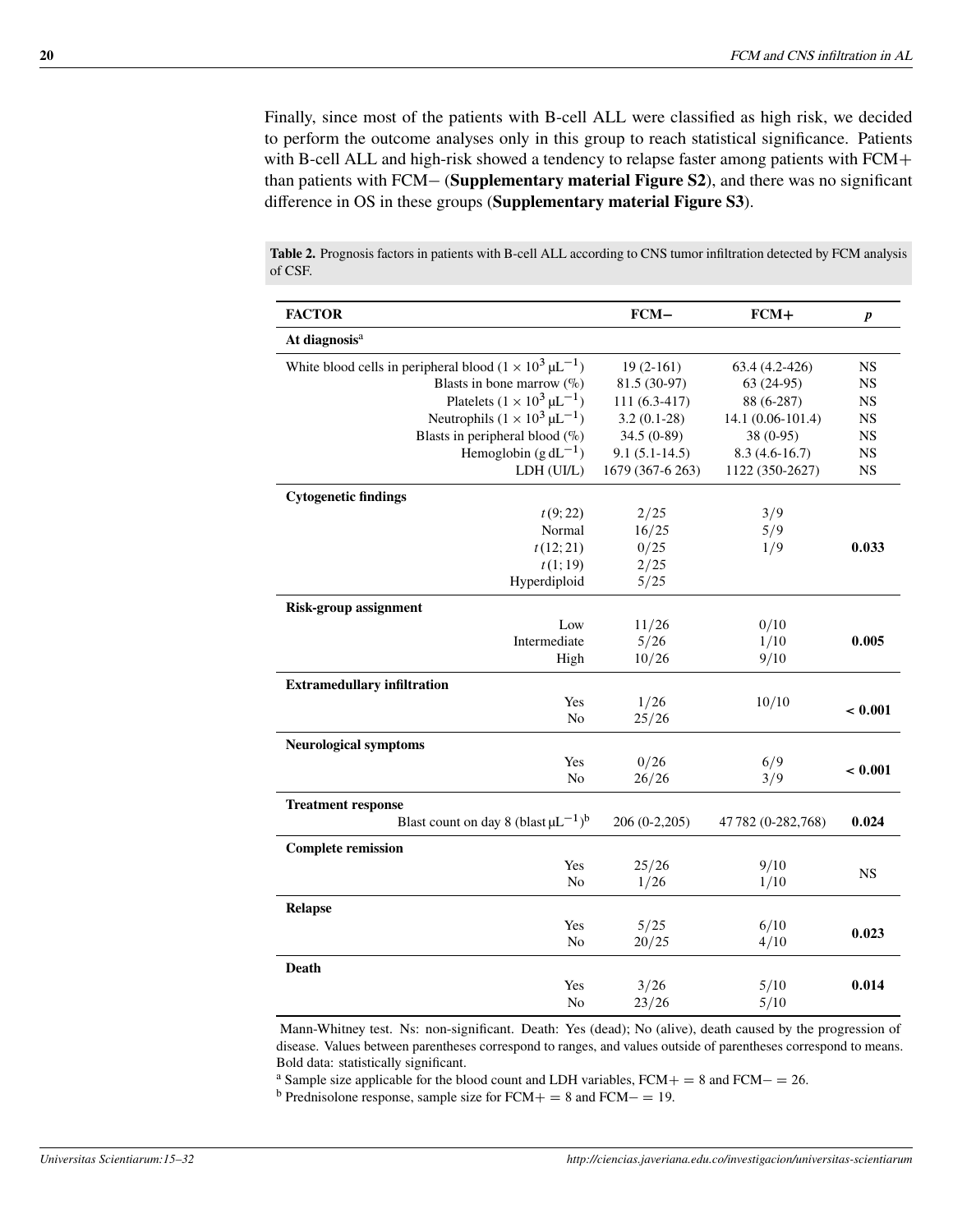We considered that many other factors may affect the clinical outcomes of patients; for this reason, we conducted a multivariate analysis to determine which variables of prognostic impact could be determining the survival of patients, including the CNS detected by FCM. First, among all patients with LA, we found that the variables that contribute to the model for both RFS and OS are infiltration detected by FCM, complete remission and  $t(9; 22)$  (**Supplementary material Table S6**).

Subsequently, we performed the same analysis with only patients with B-cell ALL, considering the same variables and adding the response to prednisolone. In this analysis, we found that the variables that contribute to the event for RFS are: complete remission, infiltration to the CNS,  $t(9; 22)$  and  $t(4; 11)$ . The statistically significant variables that affected OS are: white blood cell count at diagnosis, complete remission, CNS infiltration detected by FCM, response to prednisolone, risk classification and the  $t(9; 22)$  (**[Table 3](#page-6-0)**).

#### **4. Discussion**

In recent years, analysis of CSF by FCM has been implemented as an alternative tool for the diagnosis of CNS tumor infiltration in patients with lymphoma and AL, where FCM has shown better performance than CC [\[7,](#page-10-3) [11,](#page-10-7) [16,](#page-11-4) [17\]](#page-11-5).

Recently, Popov *et al.* compared the results from FCM and CC in 155 pediatric patients with ALL, and they found that FCM was positive in 35:3 % of the patients, while CC was positive in only 15:3 %. The difference between the FCM and CC is almost double compared to the cases analyzed, and this result is very similar to that reported by us [\[18\]](#page-11-6).

Similar results were found by Gong *et al.* who conducted a study in patients with ALL and found that 15 samples of CSF were positive using both techniques (FCM/CC), while 26 samples were positive using only FCM. This showed that FCM has higher sensitivity than CC for the diagnosis of adult patients with ALL and CNS infiltration [\[19\]](#page-11-7). Another study by Del Principe in patients

<span id="page-6-0"></span>

|                                                     | Relapse-free survival Overall survival |         |
|-----------------------------------------------------|----------------------------------------|---------|
| Variable                                            | p                                      | p       |
| White blood at diagnosis ( $> 50000 \,\mu L^{-1}$ ) | 0.12                                   | 0.04    |
| Complete remission                                  | 0.006                                  | 0.003   |
| Age                                                 | 0.29                                   | 0.20    |
| CNS Infiltration by FCM                             | 0.01                                   | 0.04    |
| Prednisolone response                               | 0.09                                   | 0.03    |
| <b>Risk</b>                                         | 0.07                                   | 0.04    |
| <b>Cytogenetics</b>                                 |                                        |         |
| t(9; 22)                                            | < 0.001                                | < 0.001 |
| t(4;11)                                             | 0.17                                   | 0.57    |
| t(12; 21)                                           | 0.42                                   | 0.57    |
| t(1;19)                                             | 0.30                                   | 0.20    |

**Table 3.** Multivariate Cox model for relapse-free survival and overall survival of patients with B-cell ALL.

B-cell ALL Patients with known data on all covariates in the model, relapse-free survival  $(n = 8)$  and overall survival ( $n = 5$ ). Abbreviations: CNS: central nervous system. FCM: flow cytometry.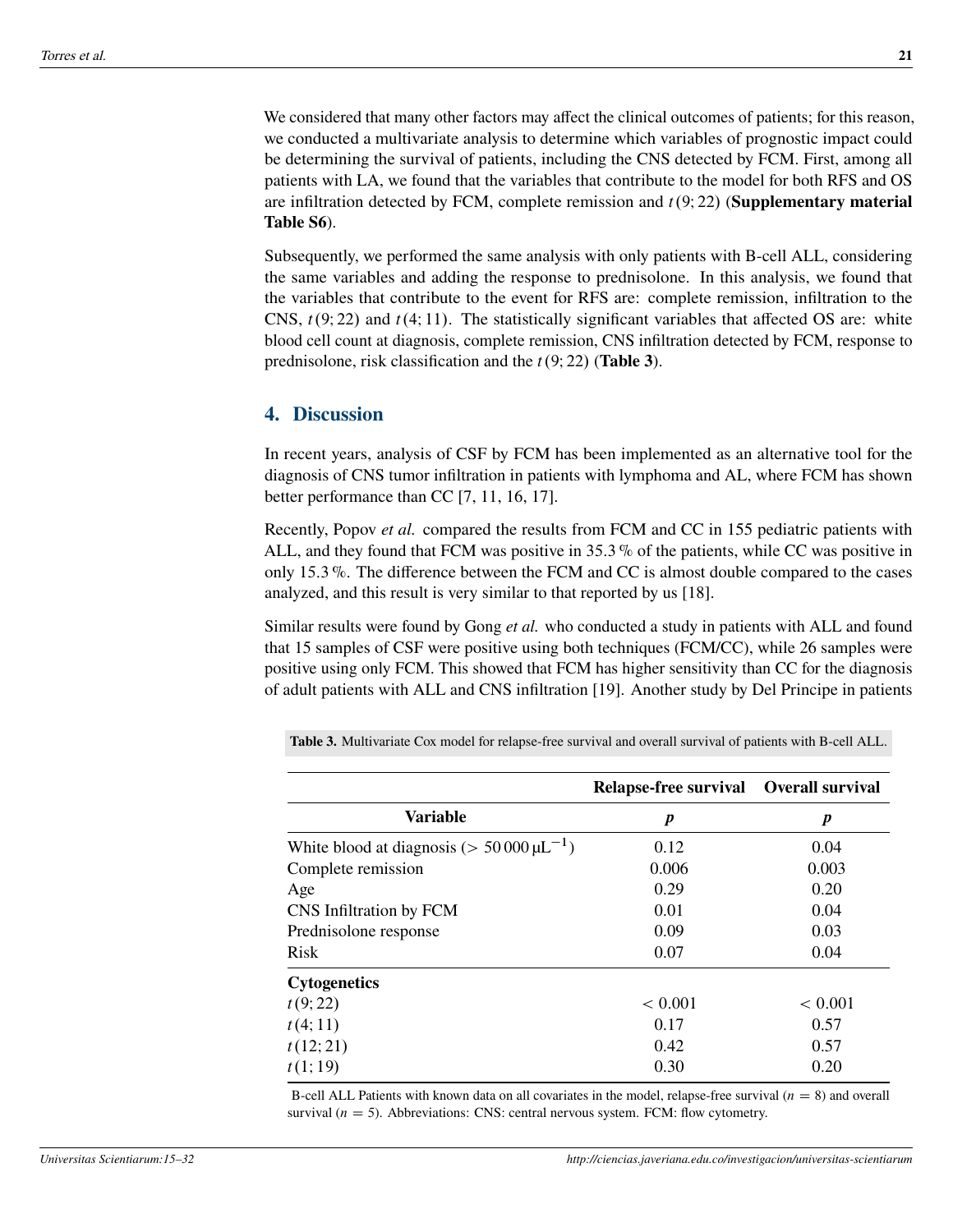with AML found that 33 % were FCM+/CC+, while analysis using FCM alone detected 67 %. suggesting that FCM should be performed routinely because many cases go undetected with CC [\[20\]](#page-12-0).

Among the 156 CSF samples analyzed for tumor infiltration, 19 (12.2 %) were FCM+ and only 1 (0.64 %) CC+; it is important to note that there were no FCM-/CC+ cases. A CC+ result was only observed when the FCM reported high levels of blasts (98 %, corresponding to 13 232 cell  $L^{-1}$ ); i.e., when the patient already had many tumor cells in the CNS, in this case, without neurological symptoms of infiltration.

The present results evidenced that  $6/9$  patients with B-cell ALL and FCM+ had neurological symptoms, whereas they were free of disease according to CC. Gong *et al.* found similar results among patients who were  $FCM+/CC-$  (93.3%), and even this result was higher than that evidenced in FCM+/CC+ patients (53.8 %) [\[19\]](#page-11-7). In this scenario, the advantage of FCM over CC is highlighted because it demonstrates an association between a positive result by FCM and signs of infiltration in the CNS.

On the contrary, in the present study, there were no discordant  $FCM-CC+$  cases, as has been reported by other authors [\[20,](#page-12-0) [21,](#page-12-1) [22\]](#page-12-2). We consider that, unlike the studies in which discordant results were found between CC and FCM, our study considered pre-analytical variables that could affect the performance of the techniques. The main difference between those studies and ours is the use of a CSF stabilizer, because this reactive stabilizes and preserves the CSF until its analysis by FCM [\[12\]](#page-11-0). This is advantageous for clinical diagnosis services that cannot process CSF in less than 1 hour after collection or that do not have the technology for their analysis and must send the sample to another institution. However, we believe that the size of the sample could have influenced this result and that it would be necessary to collect more samples to verify the absence of FCM-/CC+ results.

FCM allows the analysis of several cellular parameters, such as size, complexity and immunophenotypic markers, which can differentiate a tumor cell from a normal cell with greater accuracy. The above is difficult to achieve using CC because it only has morphological parameters that do not always allow the correct differentiation between healthy versus tumor conditions [\[23\]](#page-12-3). However, there were 4 FCM+/CC suspicious CSF from patients with neurological symptoms, a finding that supports the reliability of the FCM results. In addition, 1 FCM-/CC suspicious CSF was found in a patient without symptoms of CNS infiltration, supporting once more the results by FCM.

CC has several drawbacks that affect its performance: 1) it requires at least 10 mL of sample volume, 2) it requires several samples, 3) it needs to be analyzed quickly to avoid the loss of cell viability, and 4) differentiation between normal and neoplastic cells can be misleading [\[4,](#page-10-0) [23\]](#page-12-3). Given the previous disadvantages of CC, a standardized protocol was implemented by the EuroFlow consortium to overcome those drawbacks [\[14\]](#page-11-2). Since CSF suffers rapid deterioration of its content, including the cells inside it, CSF samples for FCM must be stabilized with a stabilizer agent and analyzed with 6-8 fluorescent markers to increase the sensitivity of the technique. Despite the multiple advantages of flow cytometry for the evaluation of special samples such as CSF, some disadvantages are also described that are directly related to low cell viability, loss of cells by centrifugation, contamination of samples with blood and analysis of samples [\[24,](#page-12-4) [25\]](#page-12-5), the minimum number of events that should be considered as a cell population (groups of more than 25 events as positive, 10-25 events as suspect, and less than 10 events as negative) [\[13\]](#page-11-1). Our study showed that, by following the recommendations of the EuroFlow protocol [\[14\]](#page-11-2) and using a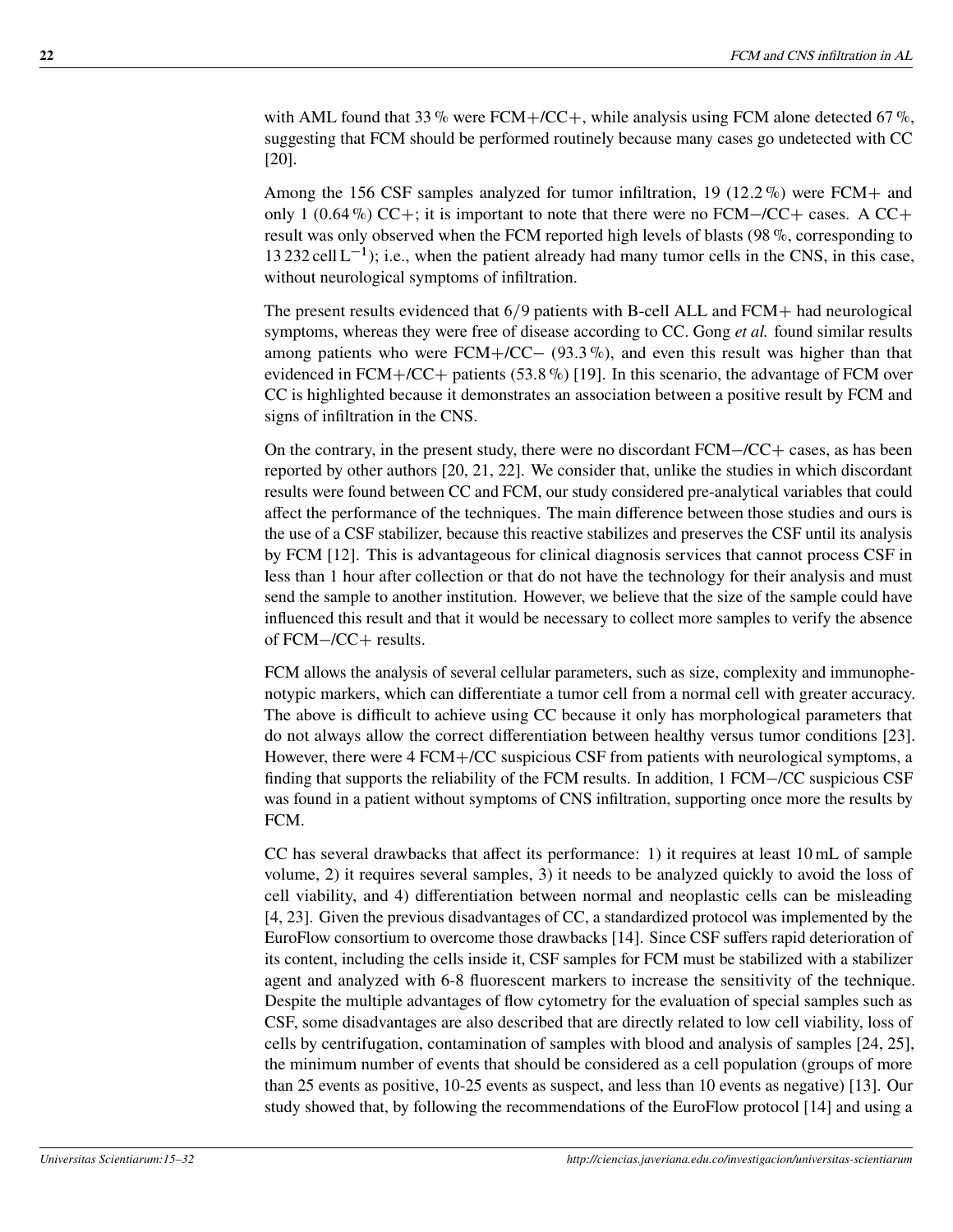CSF stabilizer, blasts can be detected by FCM in volumes less than 1 mL (0.07 blasts  $\mu L^{-1}$ ); the ability to detect blasts in small volumes of CSF is considered very important because it is not always feasible to extract a volume of 10 mL from a child.

It is also important to note that the blast detection by FCM was not conditioned to the repetition of lumbar punctures; in contrast, FCM was able to detect tumor cells in the first sample taken from 6 patients with AL (11 %). These samples corresponded to the sample taken at the time of diagnosis and provided data on the Colombian incidence of CNS infiltration detected by FCM at the time of diagnosis in pediatric patients with AL, which was unknown until now. The samples of these 6 patients were negative by CC. The problem with these findings is that CC (the gold standard) is not detecting patients with infiltration in the CNS upon diagnosis, and this can generate an inadequate risk classification.

Even though differentiation between normal and neoplastic cells can be misleading with both techniques because both are dependent operator, FCM allows the analysis of several cellular parameters, such as size, complexity and immunophenotypic markers, which can differentiate a tumor cell from a normal cell with greater accuracy. Comparison of cell subsets between  $FCM+$ and FCM – CSF samples showed a significant difference in patients with B-cell ALL; in fact, higher numbers of T-cells were found in  $FCM +$  patients than  $FCM$ - patients. In healthy conditions, the blood-brain barrier allows the passage of small amounts of leucocytes, mainly lymphocytes and monocytes [\[24,](#page-12-4) [25,](#page-12-5) [26\]](#page-12-6). It has been described that the proinflammatory environment in cancer favors the migration of tumor cells to other anatomical sites [\[27,](#page-12-7) [28\]](#page-12-8). Under this context, patients with  $FCM+$  may have a proinflammatory environment as evidenced by the increase of lymphocytes, and this abnormal increase of leucocytes in CSF could be favoring the passage of tumor cells to the SNC. Nevertheless, we do not know the lymphocyte subpopulations present in the CSF.

Regarding the association between FCM and clinical variables of prognostic impact, we find that, CNS tumor infiltration was associated with thrombocytopenia inpatients with T-cell ALL. Thrombocytopenia has been related to a higher risk of CNS metastases because it increases the risk of bleeding at the moment of lumbar puncture, favoring the entry of blasts into the CNS [\[1,](#page-9-0) [27\]](#page-12-7). In patients with AML, no association was found between the infiltration detected by FCM and clinical variables of prognostic impact. Larger samples of patients with T-cell ALL and AML phenotypes, as well as longer follow-ups, would be necessary to precisely evaluate those clinical relationships.

In patients with B-cell ALL, the  $t(9, 22)$  was detected in 33% of patients with FCM+ and only in 8% of patients with FCM-. The  $t(9; 22)$  (q34; q11) with BCR-ABL,  $t(4; 11)$  with MLL-AF4 inv 16, and  $t(1, 19)$  with E2A-PBX1 have been described in association with a higher risk of CNS tumor infiltration; these anomalies, together with other factors, impact the risk-group assignment of patients [\[1,](#page-9-0) [2\]](#page-9-1).

Patients with B-cell ALL and  $FCM + CSF$  showed a lower prednisolone response and major relapse and death, and these results suggest that CNS infiltration directly impacts the clinical outcomes of these patients. Additionally, they relapsed faster compared with patients without leptomeningeal compromise, as observed in the RFS curves. These findings may support the concept that the CNS acts as a sanctuary site for leukemic blasts because it has been shown that systemic chemotherapy may induce the migration of tumor blasts to anatomical sites that block the entry of chemotherapy, creating a special niche that favors the survival of these cells that could later cause patient relapse [\[29,](#page-13-0) [30,](#page-13-1) [31\]](#page-13-2).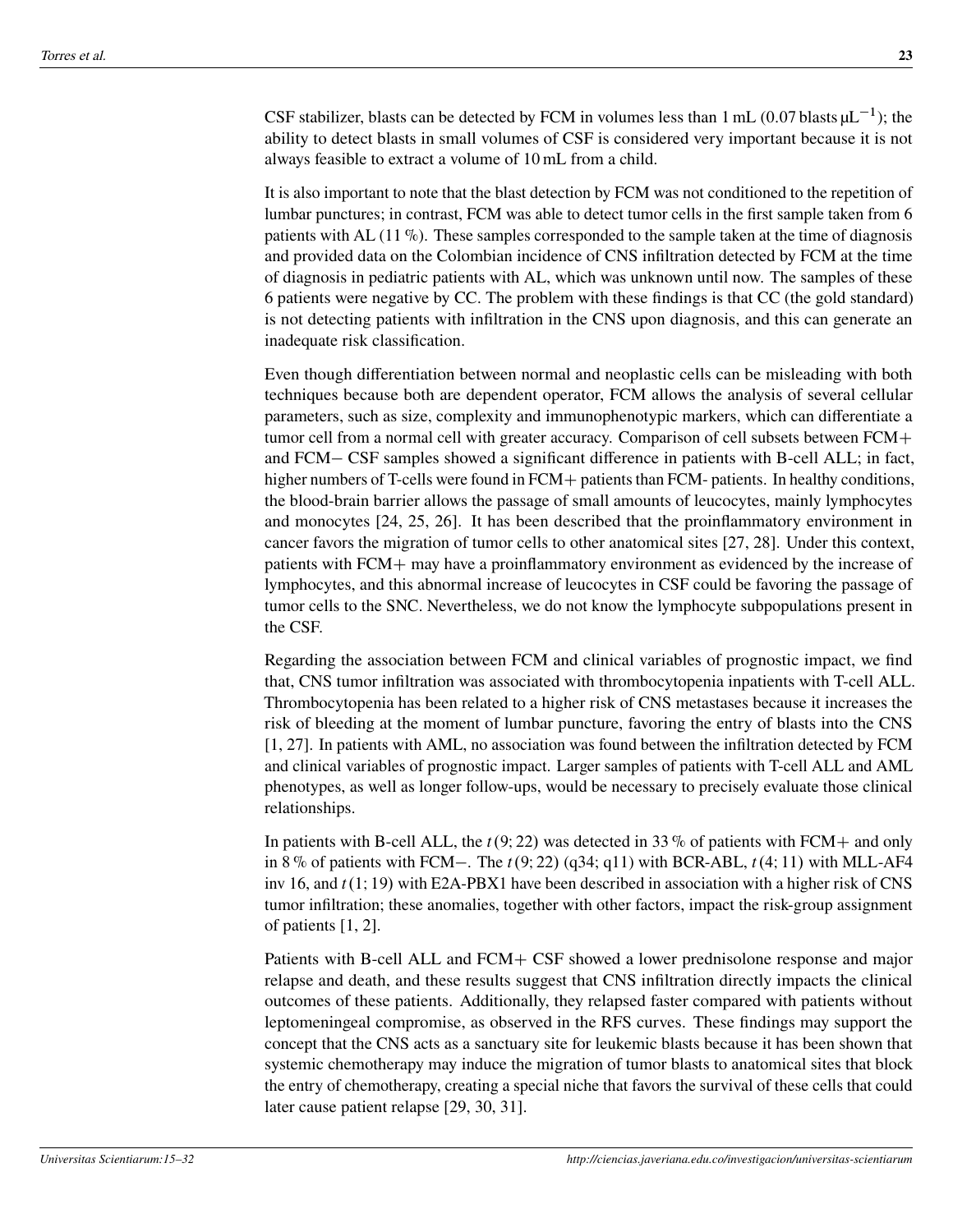Finally, our analysis of survival and multivariate Cox models shows a clear relationship between having CNS infiltration and presenting relapse or death. These data were observed in groups of patients with AL and B-cell ALL. Multivariate analysis allows us to identify which variables favor clinical outcomes in an independent form. These results indicate that the infiltration detected by FCM, as well as other variables of prognostic impact, favor relapse and/or death of patients. It is not possible to obtain valid conclusions in the group of patients with T-cell ALL and AML, because we do not have an adequate number of patients to find significant differences. Del Principe *et al.* and Martinez-Laperche *et al.* found similar results in terms of a lower survival of patients with  $FCM+/CC$  as well as CNS infiltration as independent variables that affect the survival of patients [\[7,](#page-10-3) [8\]](#page-10-4).

In conclusion, the results suggest that pediatric patients with AL will benefit from the implementation of FCM for diagnosis of CNS tumor infiltration, even in the absence of neurological symptoms. CSF analysis by FCM can detect minimal numbers of blasts that could be associated with CNS occult disease. Compared to CC, FCM has the advantage of being a more convenient diagnosis tool because it can detect an occult leptomeningeal compromise, directly improving the proper risk classification and prognosis of patients.

# **5. Conflict of Interest Statement**

Nothing to declare.

# **6. Data Availability Statement**

The data that support the findings of this study are available from the corresponding author upon reasonable request.

# **7. Acknowledgments**

To patients, parents, and guardians who accepted participation in the study. To the staff of the Hospital Universitario San Ignacio and Fundación Santa Fe de Bogotá for their cooperation and the availability of health facilities. We thank Becton Dickinson de Colombia Ltda., for the support with the monoclonal antibody panels.

## **References**

- <span id="page-9-0"></span>[1] Pui CH, Thiel E. Central Nervous System Disease in Hematologic Malignancies: Historical Perspective and Practical Applications. *Seminars in Oncology*. 36(2): S2–S16, 386, 2009.
	- doi: [10.1053/j.seminoncol.2009.05.002](https://doi.org/10.1053/j.seminoncol.2009.05.002)
- <span id="page-9-1"></span>[2] Pui CH. Central nervous system disease in acute lymphoblastic leukemia: prophylaxis and treatment, *American Society of Hematology*. 2006(1): 142–146, 2006.

doi: [10.1182/asheducation-2006.1.142](https://doi.org/10.1182/asheducation-2006.1.142)

<span id="page-9-2"></span>[3] Colocci N, Glantz M, Recht L. Prevention and treatment of central nervous system involvement by non-Hodgkin's lymphoma: a review of the literature. *Seminars in Neurology*. 24(4): 395–404, 2004.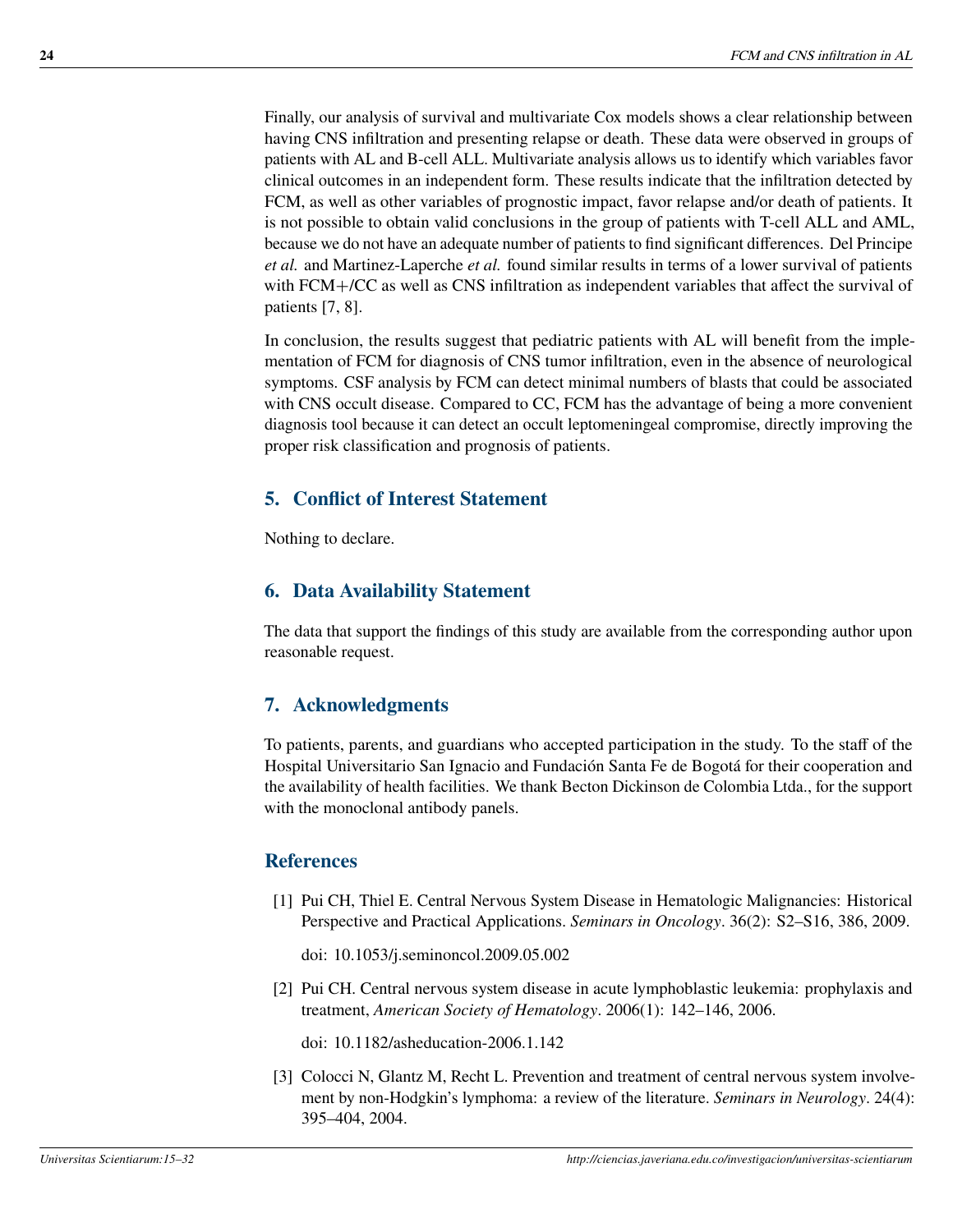doi: [10.1055/s-2004-861534](https://doi.org/10.1055/s-2004-861534)

<span id="page-10-0"></span>[4] Glantz MJ, Cole BF, Glantz LK, Cobb J, Mills P, Lekos A, Walters B, Recht L. Cerebrospinal fluid cytology in patients with cancer: minimizing false-negative results. *Cancer*. 82(4): 733–739, 1998.

doi: [10.1002/\(sici\)1097-0142\(19980215\)82:4<733::aid-cncr17>3.0.co;2-z](https://doi.org/10.1002/(sici)1097-0142(19980215)82:4<733::aid-cncr17>3.0.co;2-z)

<span id="page-10-1"></span>[5] Glass JP, Melamed M, Chernik NL PJB. Malignant cells in cerebrospinal fluid (CSF): the meaning of a positive CSF cytology. *Neurology*. 29(10): 1369–1375, 1979.

doi: [10.1212/wnl.29.10.1369](https://doi.org/10.1212/wnl.29.10.1369)

<span id="page-10-2"></span>[6] Chamberlain MC. Neoplastic Meningitis. *The Oncologist*. 13(9): 967–977, 2008.

doi: [10.1634/theoncologist.2008-0138402](https://doi.org/10.1634/theoncologist.2008-0138402)

<span id="page-10-3"></span>[7] del Principe MI, Buccisano F, Cefalo M, Maurillo L, Di Caprio L, Di Piazza F, Sarlo C, De Angelis G, Consalvo MI, Fraboni D, De Santis G, Ditto C, Postorino M, Sconocchia G, Del Poeta G, Amadori S, Venditti A. High sensitivity of flow cytometry improves detection of occult leptomeningeal disease in acute lymphoblastic leukemia and lymphoblastic lymphoma. *Annals of Hematology*. 93(9): 1509–1513. 405, 2014.

doi: [10.1007/s00277-014-2080-6](https://doi.org/10.1007/s00277-014-2080-6)

<span id="page-10-4"></span>[8] Martínez-Laperche C, Gómez-García AM, Lassaletta Á, Moscardó C, Vivanco JL, Molina J, Fuster J, Couselo JM, Sánchez de Toledo J, Bureo E, Madero L, Ramirez M. Detection of occult cerebrospinal fluid involvement during maintenance therapy identifies a group of children with acute lymphoblastic leukemia at high risk for relapse. *American Journal of Hematology*. 88(5): 359–364, 2013.

doi: [10.1002/ajh.23407](https://doi.org/10.1002/ajh.23407)

<span id="page-10-5"></span>[9] Quijano S, López A, Sancho JM, Panizo C, Guillermo Debén G, Castilla C, García-Vela JA, Salar A, Alonso-Vence N, González-Barca E, Peñalver FJ, Plaza-Villa J, Morado M, García-Marco J, Arias J, Briones J, Ferrer S, Capote J, Nicolás C, Orfao A. Identification of leptomeningeal disease in aggressive B-Cell non-Hodgkin's lymphoma: Improved sensitivity of flow cytometry. *Journal of Clinical Oncology*. 27(9): 1462–1469, 2009.

doi: [10.1200/JCO.2008.17.7089](https://doi.org/10.1200/JCO.2008.17.7089)

<span id="page-10-6"></span>[10] Sancho JM, Orfao A, Quijano S, García O, Panizo C, Pérez-Ceballos E, Deben G, Salar A, González-Barca E, Alonso N, García-Vela JA, Capote J, Peñalver FJ, Provencio M, Arias J, Plaza J, Caballero D, Morado M, Feliu E, Ribera JM. Clinical significance of occult cerebrospinal fluid involvement assessed by flow cytometry in non-Hodgkin's lymphoma patients at high risk of central nervous system disease in the rituximab era. *European Journal of Haematology*. 85(4): 321–328, 2010.

doi: [10.1111/j.1600-0609.2010.01478.x](https://doi.org/10.1111/j.1600-0609.2010.01478.x)

<span id="page-10-7"></span>[11] Ranta S, Nilsson F, Harila-Saari A, Saft L, Tani E, Soderhall S, Porwit A, Hultdin M, Noren-Nystrom U, Heyman M. Detection of Central Nervous System Involvement in Childhood Acute Lymphoblastic Leukemia by Cytomorphology and Flow Cytometry of the Cerebrospinal Fluid. *Pediatric Blood Cancer*. 62(6): 951–956, 2014.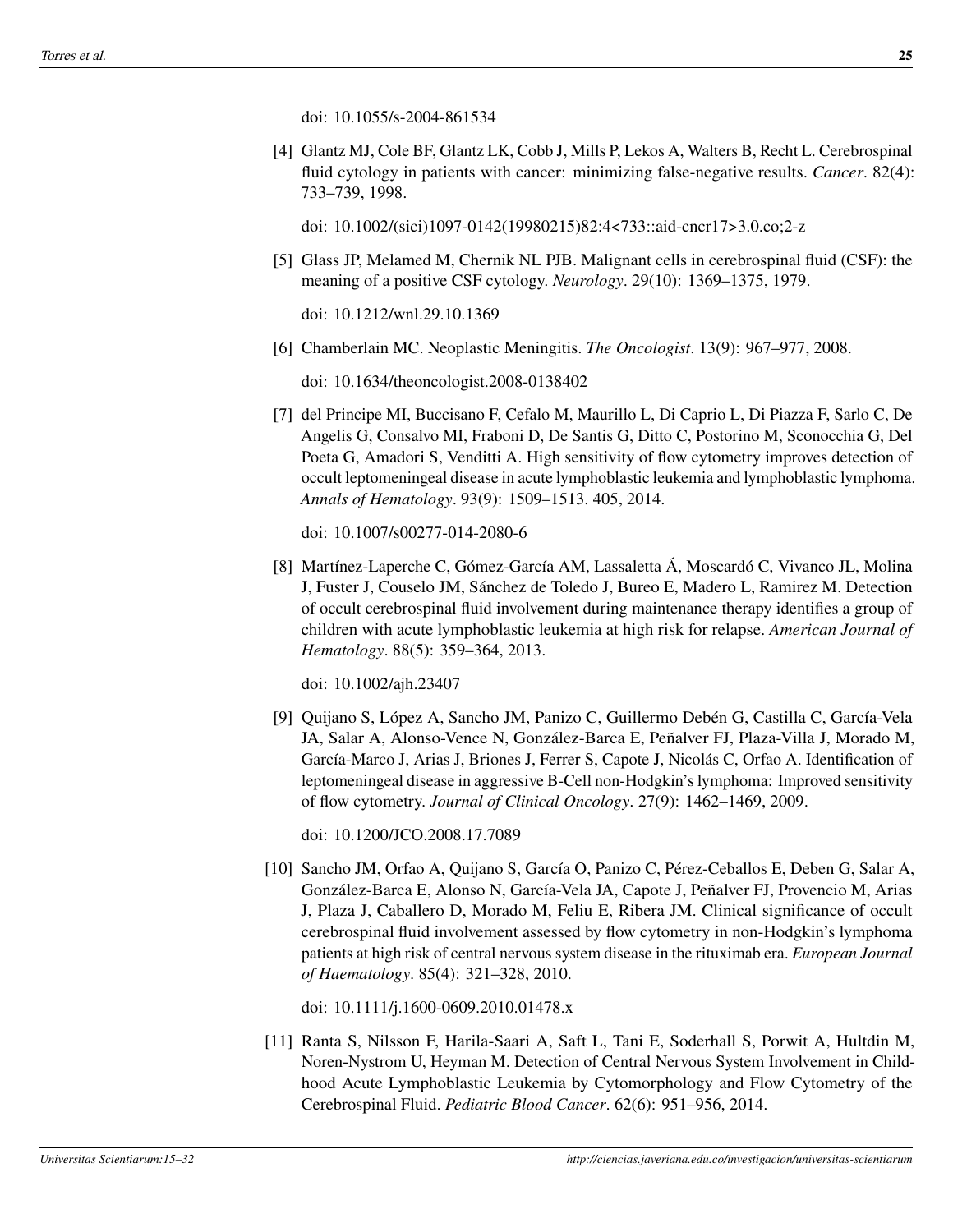doi: [10.1002/pbc.25363](https://doi.org/10.1002/pbc.25363)

<span id="page-11-0"></span>[12] de Jongste AH, Kraan J, van den Broek PD, Brooimans RA, Bromberg JE, van Montfort KA, Sillevis Smitt PA, Gratama JW. Use of TransFix<sup>TM</sup> cerebrospinal fluid storage tubes prevents cellular loss and enhances flow cytometric detection of malignant hematological cells after 18 hours of storage. *Cytometry Part B – Clinical Cytometry*. 86(4): 272–279, 2014.

doi: [10.1002/cyto.b.21097](https://doi.org/10.1002/cyto.b.21097)

<span id="page-11-1"></span>[13] Kraan J, Gratama JW, Haioun C, Orfao A, Plonquet A, Porwit A, Quijano S, Stetler-Stevenson M, Wilson W. Flow Cytometric Immunophenotyping of Cerebrospinal Fluid. *Current Protocols in Cytometry*. Unit 6.25: 4–19, 2008.

doi: [10.1002/0471142956.cy0101s39](https://doi.org/10.1002/0471142956.cy0101s39)

<span id="page-11-2"></span>[14] van Dongen JJM, Lhermitte L, Bottcher S, Almeida J, van der Velden VHJ, Flores-Montero J, Rawstron A, Asnafi V, Lecrevisse Q, Lucio P, Mejstrikova E, Szczepanski T, Kalina T, de Tute R, Bruggemann M, Sedek L, Cullen M, Langerak AW, Mendonca A, Macintyre E, Martin-Ayuso M, Hrusak O, Vidriales MB, Orfao A. EuroFlow antibody panels for standardized n-dimensional flow cytometric immunophenotyping of normal, reactive and malignant leukocytes. *Leukemia*. 26(9): 1908–1975, 2012.

doi: [10.1038/leu.2012.120](https://doi.org/10.1038/leu.2012.120)

<span id="page-11-3"></span>[15] Pui CH, Robison LL, Look AT. Acute Lymphoblastic Leukaemia. *Lancet*. 371: 1030–1043, 2008.

doi: [10.1016/S0140-6736\(08\)60457-2](https://doi.org/10.1016/S0140-6736(08)60457-2)

<span id="page-11-4"></span>[16] Sayed D, Badrawy H, Ali AM, Shaker S. Immunophenotyping and immunoglobulin heavy chain gene rearrangement analysis in cerebrospinal fluid of pediatric patients with acute lymphoblastic leukemia. *Leukemia Research*. 33(5): 655–661, 2009.

doi: [10.1016/j.leukres.2008.09.033](https://doi.org/10.1016/j.leukres.2008.09.033)

<span id="page-11-5"></span>[17] di Noto R, Scalia G, Abate G, Gorrese M, Pascariello C, Raia M, Morabito P, Capone F, Lo Pardo C, Mirabelli P, Mariotti E, Del Vecchio L. Critical role of multidimensional flow cytometry in detecting occult leptomeningeal disease in newly diagnosed aggressive B-cell lymphomas. *Leukemia Research*. 32(8): 1196–1199, 2008.

doi: [10.1016/j.leukres.2007.12.016](https://doi.org/10.1016/j.leukres.2007.12.016)

<span id="page-11-6"></span>[18] Popov A, Henze G, Verzhbitskaya T, Roumiantseva J, Lagoyko S, Khlebnikova O, Streneva O, Bidanov O, Tsaur G, Inaba H, Karachunskiy A, Fechina L. Absolute count of leukemic blasts in cerebrospinal fluid as detected by flow cytometry is a relevant prognostic factor in children with acute lymphoblastic leukemia. *Journal of Cancer Research and Clinical Oncology*. 145: 1331–1339, 2019.

doi: [10.1007/s00432-019-02886-3](https://doi.org/10.1007/s00432-019-02886-3)

<span id="page-11-7"></span>[19] Gong X, Lin D, Wang H, Wang Y, Liu B, Wei H, Zhou C, Liu K, Wei S, Gong B, Zhang G, Liu Y, Zhao X, Li Y, Gu R, Qiu S, Mi JW. Flow Cytometric Analysis of Cerebrospinal Fluid in Adult Patients with Acute Lymphoblastic Leukemia during Follow-Up. *European Journal of Haematology*. 100(3): 279–285, 2018.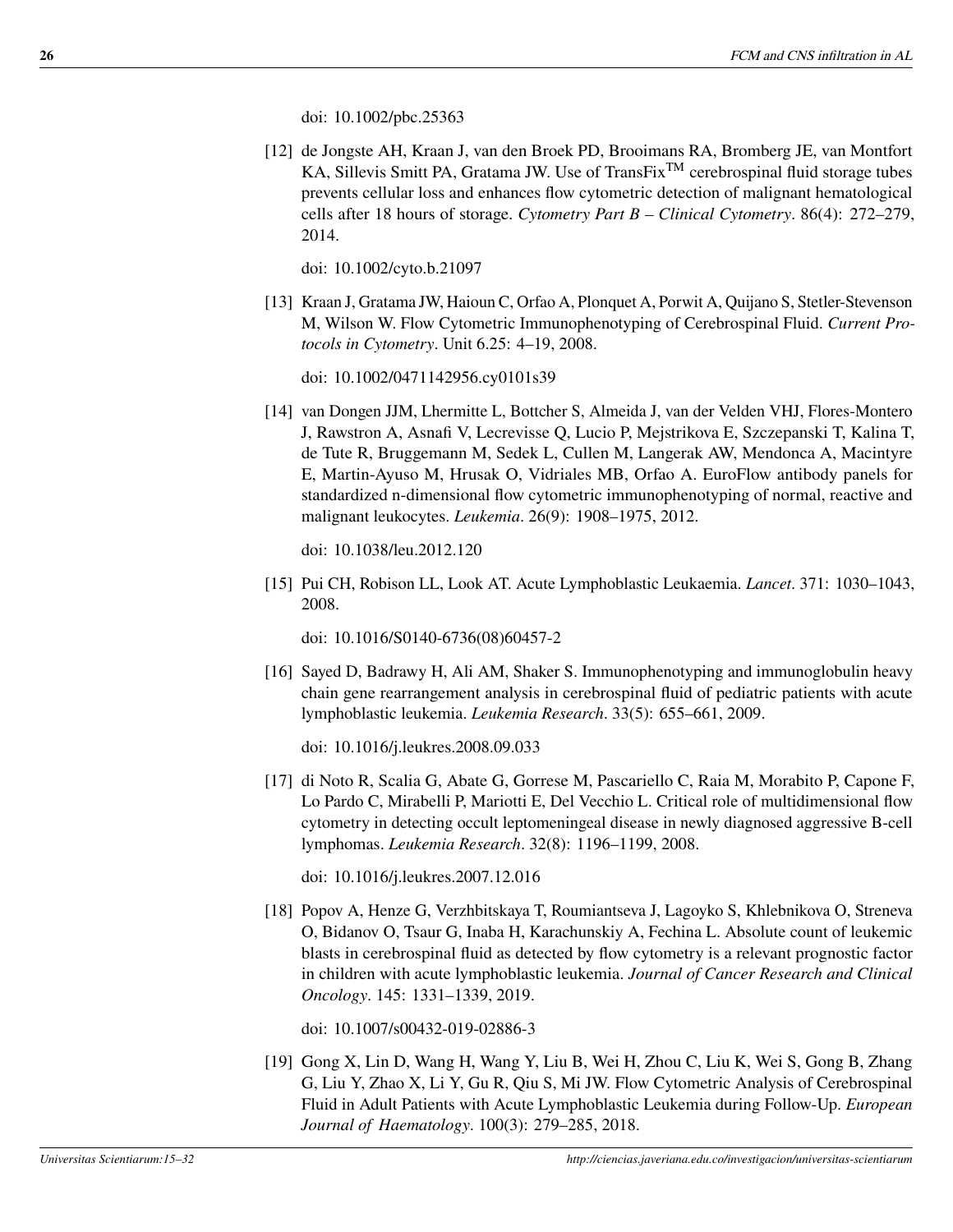<span id="page-12-0"></span>[20] del Principe MI, Buccisano F, Soddu S, Maurillo L, Cefalo M, Piciocchi A, Consalvo MI, Paterno G, Sarlo C, De Bellis E, Zizzari A, De Angelis G, Fraboni D, Divona M, Voso MT, Sconocchia G, Del Poeta G, Lo-Coco F, Arcese W, Amadori S, Venditti A. Involvement of central nervous system in adult patients with acute myeloid leukemia: Incidence and impact on outcome. *Seminars in Hematology*. 55(4): 209–214, 2018.

doi: [10.1053/j.seminhematol.2018.02.006](https://doi.org/10.1053/j.seminhematol.2018.02.006)

<span id="page-12-1"></span>[21] Nückel H, Novotny JR, Noppeney R, Savidou I, Dührsen U. Detection of malignant haematopoietic cells in the cerebrospinal fluid by conventional cytology and flow cytometry. *Clinical and Laboratory Haematology*. 28(1): 22–29, 2006.

doi: [10.1111/j.1365-4592257.2006.00741.x](https://doi.org/10.1111/j.1365-4592257.2006.00741.x)

<span id="page-12-2"></span>[22] Cesana C, Klersy C, Scarpati B, Brando B, Faleri M, Bertani G, Gatti A, Volpato E, Barba C, Ferri U, Scampini L, Grillo G, Lando G, Nosari A, Morra E, Cairoli R. Flow cytometry and cytomorphology evaluation of hematologic malignancy in cerebrospinal fluids: Comparison with retrospective clinical outcome. *Annals of Hematology*. 90(7): 827–835, 2011.

doi: [10.1007/s00277-010-1145-4](https://doi.org/10.1007/s00277-010-1145-4)

<span id="page-12-3"></span>[23] Cancela CSP, Murao M, Souza ME de L, Barcelos JM, Furtado VM; Silva ML, Viana MB, de Oliveira BM. Central nervous system involvement in acute lymphoblastic leukemia: diagnosis by immunophenotyping. *Jornal Brasileiro de Patologia eMedicina Laboratorial*. 49(4): 260–263, 2013.

doi: [10.1590/S1676-24442013000400005](https://doi.org/10.1590/S1676-24442013000400005)

<span id="page-12-4"></span>[24] Crespo-Solis E, López-Karpovitch X, Higuera J, Vega-Ramos B. Diagnosis of acute leukemia in cerebrospinal fluid (CSF-Acute Leukemia). *Current Oncology Reports*. 14(5): 369–378. 468, 2012.

doi: [10.1007/s11912-012-0248-6](https://doi.org/10.1007/s11912-012-0248-6)

<span id="page-12-5"></span>[25] de Graaf MT, de Jongste AHC, Kraan J, Boonstra JG, Smitt PAES, Gratama JW. Flow cytometric characterization of cerebrospinal fluid cells. *Cytometry Part B: Clinical Cytometry*. 80B(5): 271–281, 2011.

doi: [10.1002/cyto.b.20603](https://doi.org/10.1002/cyto.b.20603)

<span id="page-12-6"></span>[26] Subirá D, Castañón S, Román A, *et al.* Flow cytometry and the study of central nervous disease in patients with acute leukemia. *British Journal of Haematology*.112(2): 381–384, 2001.

doi: [10.1046/j.1365-2141.2001.02505.x](https://doi.org/10.1046/j.1365-2141.2001.02505.x)

<span id="page-12-7"></span>[27] Kleine TO, Benes L. Immune surveillance of the human central nervous system (CNS): Different migration pathways of immune cells through the blood-brain barrier and bloodcerebrospinal fluid barrier in healthy persons. *Cytometry Part A*. 69(3): 147–151, 2006.

doi: [10.1002/cyto.a.20225](https://doi.org/10.1002/cyto.a.20225)

<span id="page-12-8"></span>[28] Hanahan D and Weinberg RA. Hallmarks of Cancer: The Next Generation. *Cell*. 144: 646–674, 2011.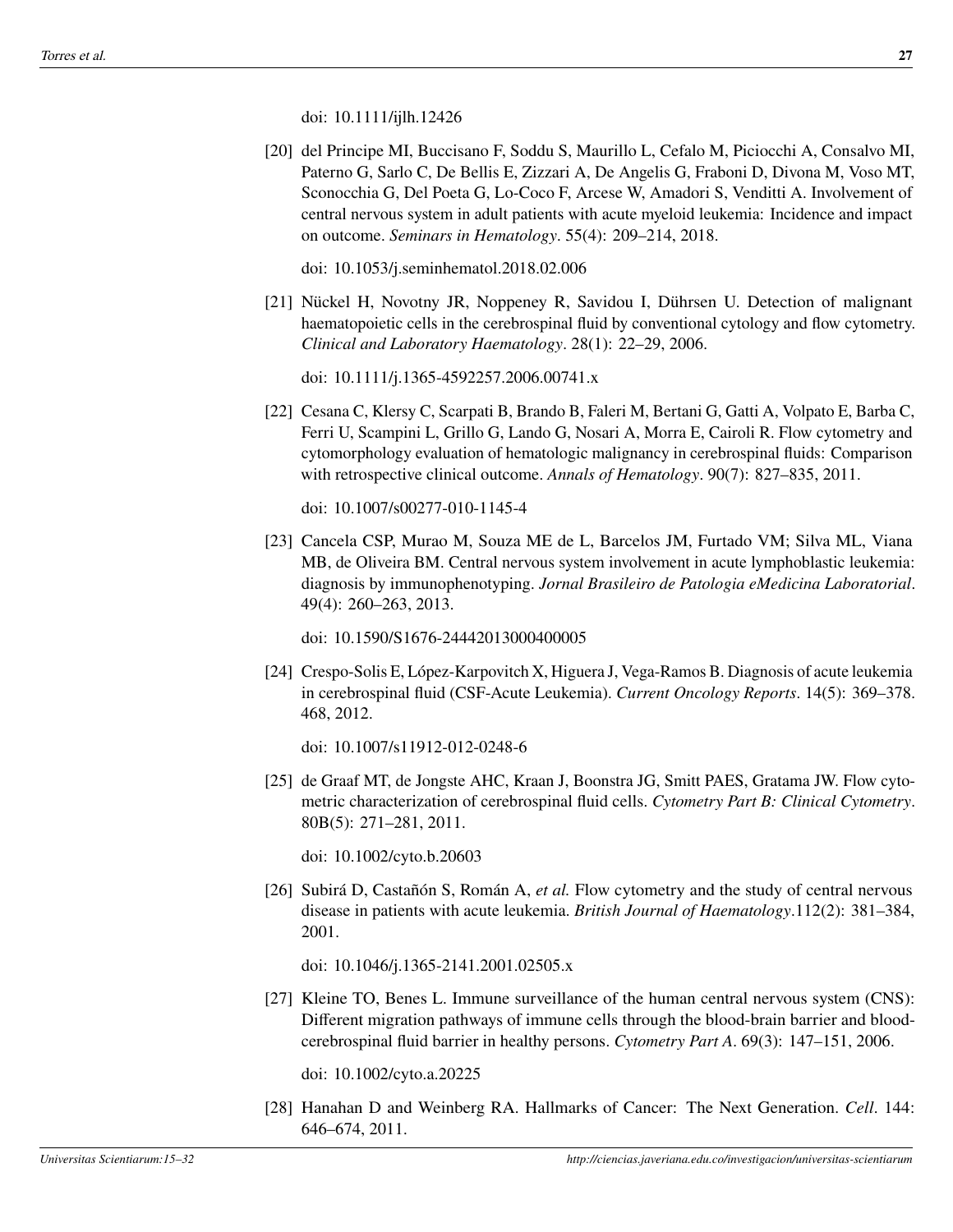doi: [10.1016/j.cell.2011.02.013](https://doi.org/10.1016/j.cell.2011.02.013)

<span id="page-13-0"></span>[29] Pui CH, Howard SC. Current management and challenges of malignant disease in the CNS in paediatric leukemia. *The Lancet Oncology*. 9(3): 257–268, 2008.

doi: [10.1016/S1470-4832045\(08\)70070-6](https://doi.org/10.1016/S1470-4832045(08)70070-6)

<span id="page-13-1"></span>[30] Akers SM, Rellick SL, Fortney JE, Gibson LF. Cellular elements of the subarachnoid space promote ALL survival during chemotherapy. *Leukemia Research*. 35(6): 705–711, 2011

doi: [10.1016/j.leukres.2010.12.031](https://doi.org/10.1016/j.leukres.2010.12.031)

<span id="page-13-2"></span>[31] Nolan C, Deangelis LM. Overview of metastatic disease of the central nervous system. *Handbook of Clinical Neurology*. 2018(149): 3–23.

doi: [10.1016/B978-0-12-811161-1.00001-3](https://doi.org/10.1016/B978-0-12-811161-1.00001-3)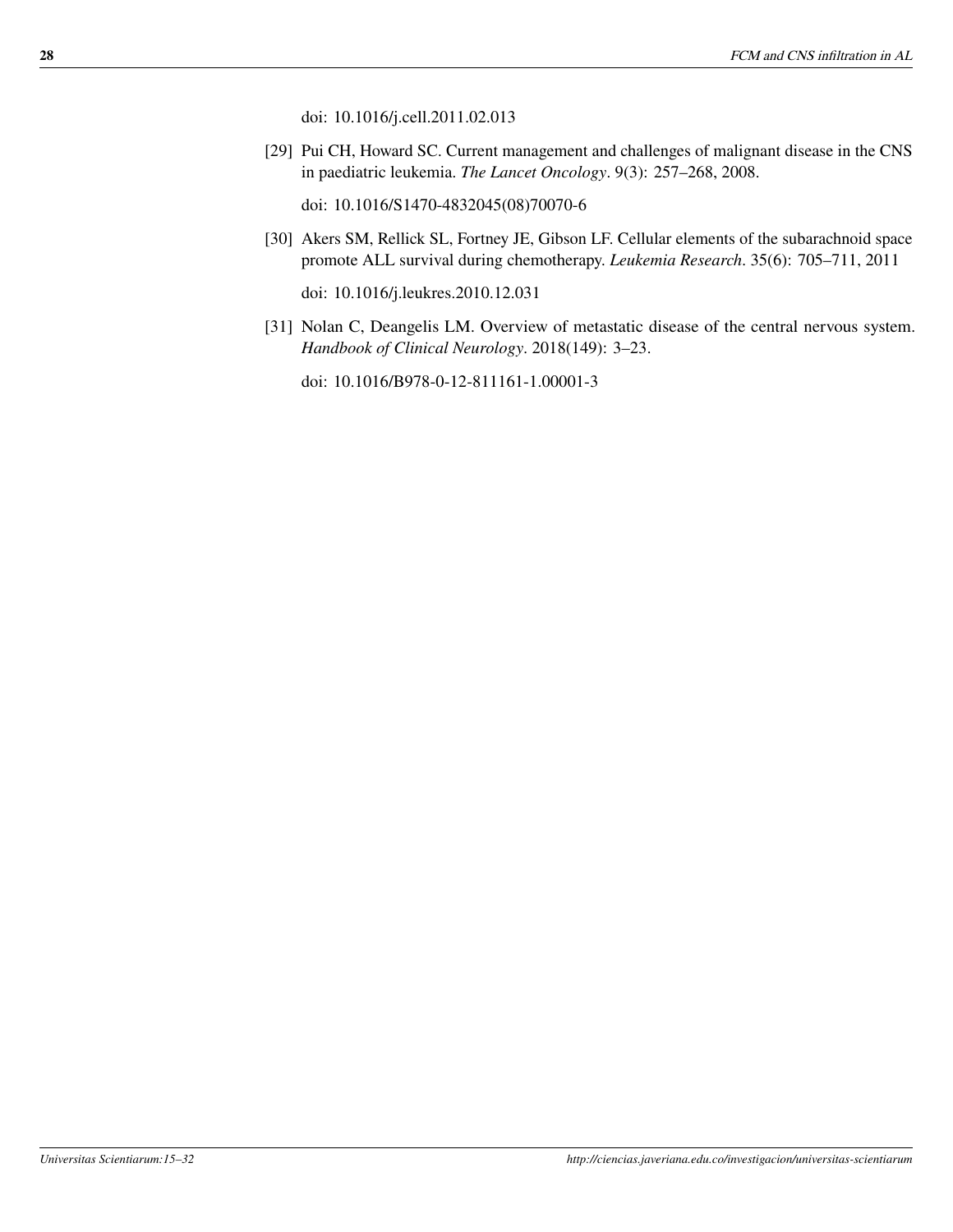#### **Utilidad de la citometría de flujo en la detección de células tumorales en fluido cerebroespinalde pacientes con leucemia aguda.**

**Resumen:** La infiltración del sistema nervioso central por leucemia aguda es una variable de prognosis pobre, y la citología convencional es el estándar por excelencia en su diagnóstico; la técnica es altamente específica, pero no sensible. Para mejorar el diagnóstico, la citometría de flujo se ha usado en diferentes estudios, y ha mostrado mayor sensibilidad en la detección de células leucémicas. En el presente estudio se evaluó la presencia de células tumorales por citometría de flujo y por citología convencional en fluido cerebroespinal de pacientes con leucemia aguda, así como su relación con parámetros clínicos y biológicos. En total se estudiaron 156 muestras de FCE de 55 niños con leucemia aguda. Se encontraron los siguientes resultados: CMF-/CC- 131/156; CMF+/CC- 19/156; CMF-/CC+ 0; CMF+/CC+  $1/156$ ; CMF-/CC sospechoso  $1/156$ ; y CMF+/CC sospechoso 4/156. Los pacientes con leucemia linfoblástica aguda de células B y  $CMF+$  mostraron una menor respuesta al tratamiento con esteroides, cariotipo anormal, síntomas neurológicos y una menor sobrevida libre de recaída. Los pacientes con leucemia linfoblástica aguda de células  $T y CMF+$ demostraron asociación con trombocitopenia. En conclusión, la citometría de flujo tiene una mayor sensibilidad para la detección de infiltración de tumores en fluido cerebroespinal, un hallazgo que se correlaciona con los parámetros de prognosis en pacientes con leucemia aguda.

**Palabras Clave:** leucemia aguda; infiltración SNC; citometría de flujo; citometría convencional.

#### **A utilidade da citometria de fluxo na detecção de células tumorais no líquido cefalorraquidiano de pacientes com leucemia aguda**

**Resumo:** A infiltração do sistema nervoso central por leucemia aguda é uma variável associada a mau prognóstico e o padrão ouro para diagnóstico é a citologia convencional; esta técnica é altamente específica, mas não é muito sensível. Para melhorar o diagnóstico, diferentes estudos têm usado citometria de fluxo, mostrando uma maior sensibilidade na detecção de células leucêmicas. O objetivo deste estudo foi avaliar a presencia de células tumorais por citometria de fluxo e citologia convencional, no líquido cefalorraquidiano de pacientes com leucemia aguda, assim como sua relação com parâmetros biológicos e clínicos. No total foram estudadas 156 amostras de líquido cefalorraquidiano provenientes de 55 crianças. Obtivemos os seguintes resultados:  $FCM - /CC - 131/156$ ;  $FCM + /CC - 19/156$ ;  $FCM-/CC + 0$ ;  $FCM+/CC + 1/156$ ;  $FCM-/CC$  suspeito 1/156; e  $FCM+/CC$  suspeito  $4/156$ . Pacientes com Leucemia linfoblástica aguda de células B e FCM $+$  tiveram uma menor resposta a tratamento com esteroides, cariótipos anormais, sintomas neurológicos e pior sobrevivência livre de recaídas. Pacientes com Leucemia linfoblástica aguda de células T e FCM+ mostraram uma associação com trombocitopenia. Em conclusão, a citometria de fluxo é mais sensível que a citologia convencional na detecção de infiltração tumoral no líquido cefalorraquidiano, este resultado está correlacionado com parâmetros prognósticos em pacientes com leucemia aguda.

**Palavras-chave:** leucemia aguda; infiltração do sistema nervosa central; citometria de fluxo; citologia convencional.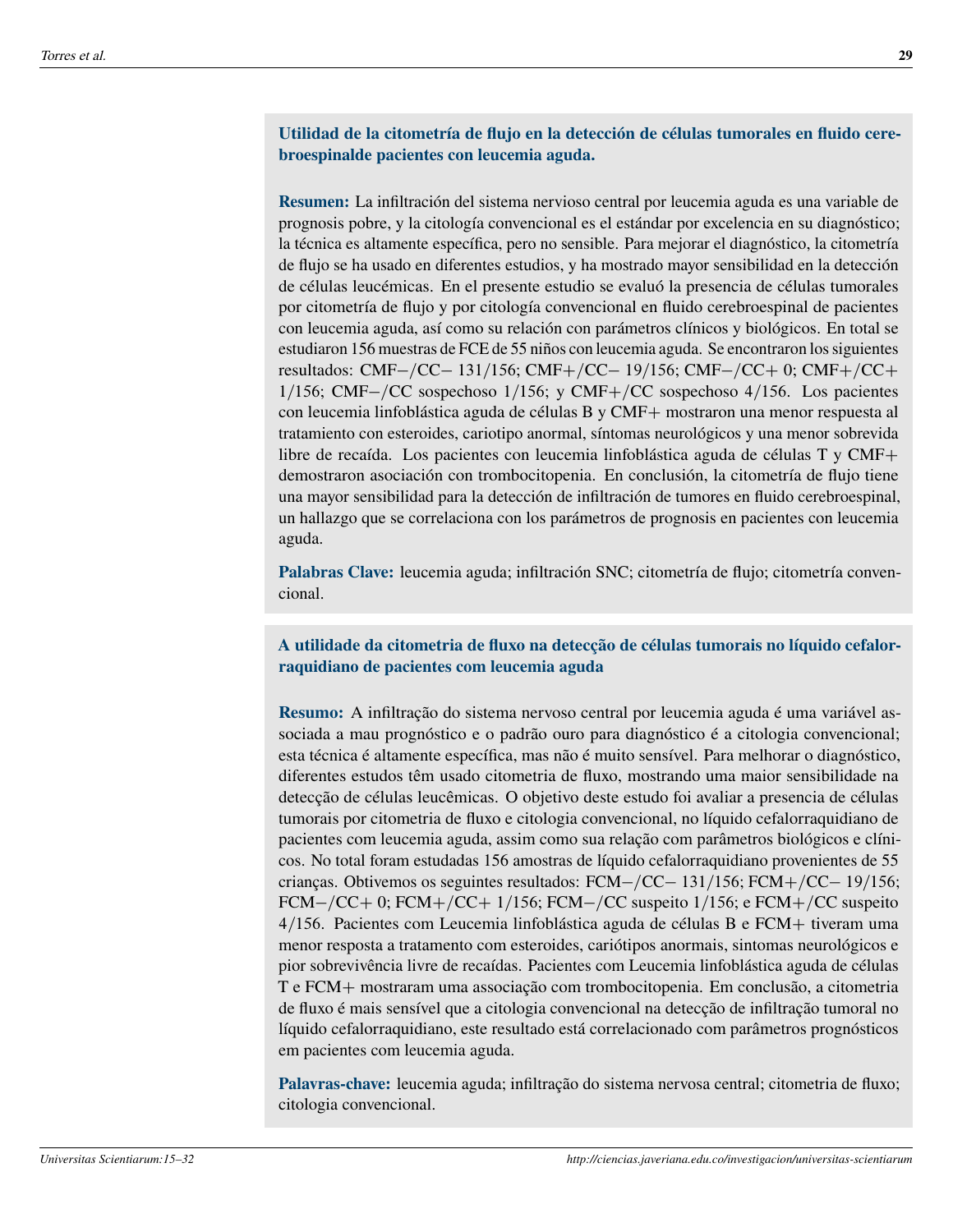**Ximena Torres** Bacteriologist with a master's degree in biological sciences and a doctoral candidate in biomedical sciences. She has been working in the acute leukemia model for 7 years. She has knowledge in diagnosis of hematological neoplasms, extramedullary infiltration and tumor biology of leukemias. She is currently conducting a research to identify gene expression and DNA methylation markers that predict response to chemotherapy in children with acute leukemia.

ORCID: [0000-0002-2859-6980](https://orcid.org/0000-0002-2859-6980)

**Iliana De Los Reyes** Pediatric medical oncologist, with extensive experience in the practice of pediatric hematology and solid tumors. Hospital Militar Central de Colombia (HOMIL). Coinvestigator in the research group (Immunology and Cell Biology category A1 of Colciencias). National representative of Colombia for 3 years of the Latin American Cooperative Group for Hemostasis and Thrombosis (CLAHT) 2019- 2021. Author of two compendiums of benign hematology focused on anemia and hemostasis and a children's writer and thematic expert of several national protocols.

ORCID: [0000-0002-1011-1068](https://orcid.org/0000-0002-1011-1068)

**Paula Carolina Guzmán** Pediatric oncologist with a master's degree in clinical epidemiology. Specialist in pediatrics and pediatric oncology in the clinical setting, and also in clinical research. She is also on the faculty of the Universidad Militar Nueva Granada. She has worked in different university hospitals since 2005, working in the areas of pediatrics and pediatric oncology in the clinical setting, and also in clinical research.

ORCID: [0000-0002-6615-7161](https://orcid.org/0000-0002-6615-7161)

**Alba Campos** Bacteriologist. Hematology specialist and management of the blood bank. Master in education, Pontificia Universidad Javeriana. Leader of the flow cytometry section of the clinical laboratory of the Hospital Universitario San Ignacio and part-time professor at the faculty of sciences, Pontificia Universidad Javeriana.

ORCID: [0000-0002-8405-9311](https://orcid.org/0000-0002-8405-9311)

**Niyireth Peñalosa** Bacteriologist, Pontificia Universidad Javeriana. Magister in Biology and Cancer Clinic, Universidad de Salamanca, Spain. Bacteriologist of the Flow Cytometry Area, Hospital Universitario San Ignacio. Undergraduate Professor, Pontificia Universidad Javeriana.

ORCID: [0000-0003-4999-8193](https://orcid.org/0000-0003-4999-8193)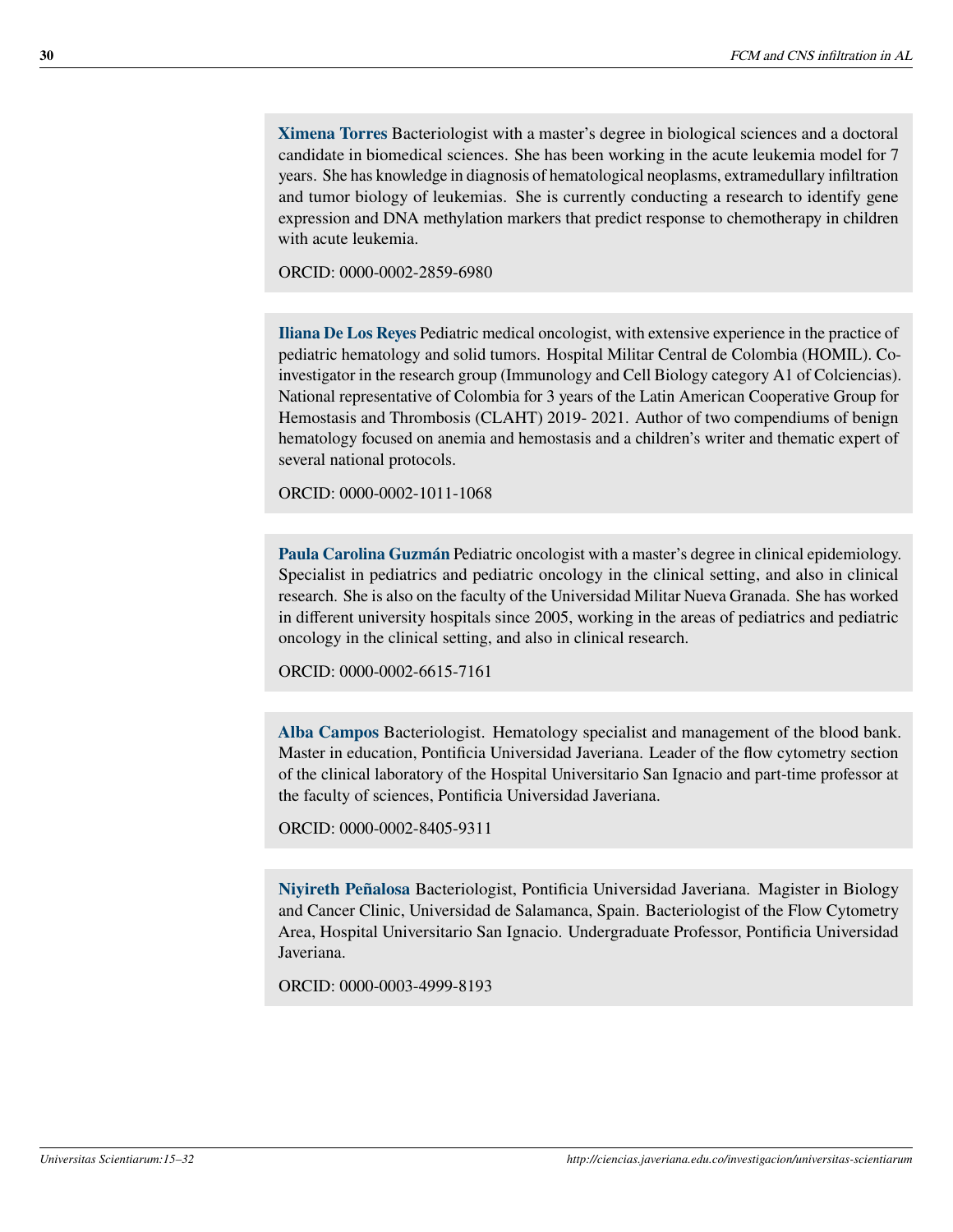**Carlos Saavedra** Medical Doctor specialized in pathological anatomy, graduated from the Colegio Mayor de Nuestra Señora del Rosario and the Hospital de San José, professor at the Universidad del Rosario and the Universidad de los Andes. Pathologist oncologist from the Pontificia Universidad Javeriana and the Instituto Nacional de Cancerología, with experience in hematopathology since 1992, working at the Fundación Santa Fe de Bogotá in the Department of Pathology and Laboratories since 1999.

ORCID: [0000-0003-0068-6631](https://orcid.org/0000-0003-0068-6631)

**Martha Romero** Medical doctor, specialist in anatomic and clinical pathology. PhD in hematology and oncology from the Université Paris Diderot, Sorbonne Paris, France. She works in the hematopathology group at the Santa Fe Hospital. She is the director of the clinical care center of multiple myeloma of the Santa Fe Hospital.

ORCID: [0000-0003-0376-9707](https://orcid.org/0000-0003-0376-9707)

**Gina Cuéllar** Bacteriologist graduated from the Pontificia Universidad Javeriana. With knowledge, skills and abilities that for 23 years have allowed her to generate from the flow cytometry laboratory of the Fundación Santafé de Bogotá to support the diagnosis, prognosis, prevention and treatment of hematological diseases, being part of the interdisciplinary team working to meet the needs of patients with quality and gift of service.

**Liliana Martin** Bacteriologist graduated from Colegio Mayor de Cundinamarca. In the last 15 years she has been working in the flow cytometry lab at the Fundación Santa Fe de Bogotá, where an interdisciplinary team has been built to support the diagnosis, prognosis and monitoring of the patients with hematological diseases.

ORCID: [0000-0003-3693-7690](https://orcid.org/0000-0003-3693-7690)

**Paula Rodríguez** MD graduated from El Bosque University, Bogota Colombia in 2000. In 2008, she graduated from residency in Anatomic and Clinical Pathology at RWJMS-UMDNJ NJ . She did her fellowships in Oncologic Pathology Fellowship at MSKCC NY and Cytology at Mount Sinani Medical School NY. In 2010 she became a staff member and currently is the Chair of Pathology and Department of Universty Hospital FSFB

ORCID: [0000-0003-3693-7690](https://orcid.org/0000-0003-3693-7690)

**Claudia Cardozo** Medical Pathologist. Pontificia Universidad Javeriana. Health Services Management Specialist. Pontificia Universidad Javeriana. Director of Clinical Laboratory and Transfusion Service. Hospital Universitario San Ignacio. Chair Professor. Science Faculty, Microbiology Department. Pontificia Universidad Javeriana. Leader Clinical Laboratory Research Group - GCLC.

ORCID: [0000-0002-2739-9619](https://orcid.org/0000-0002-2739-9619)